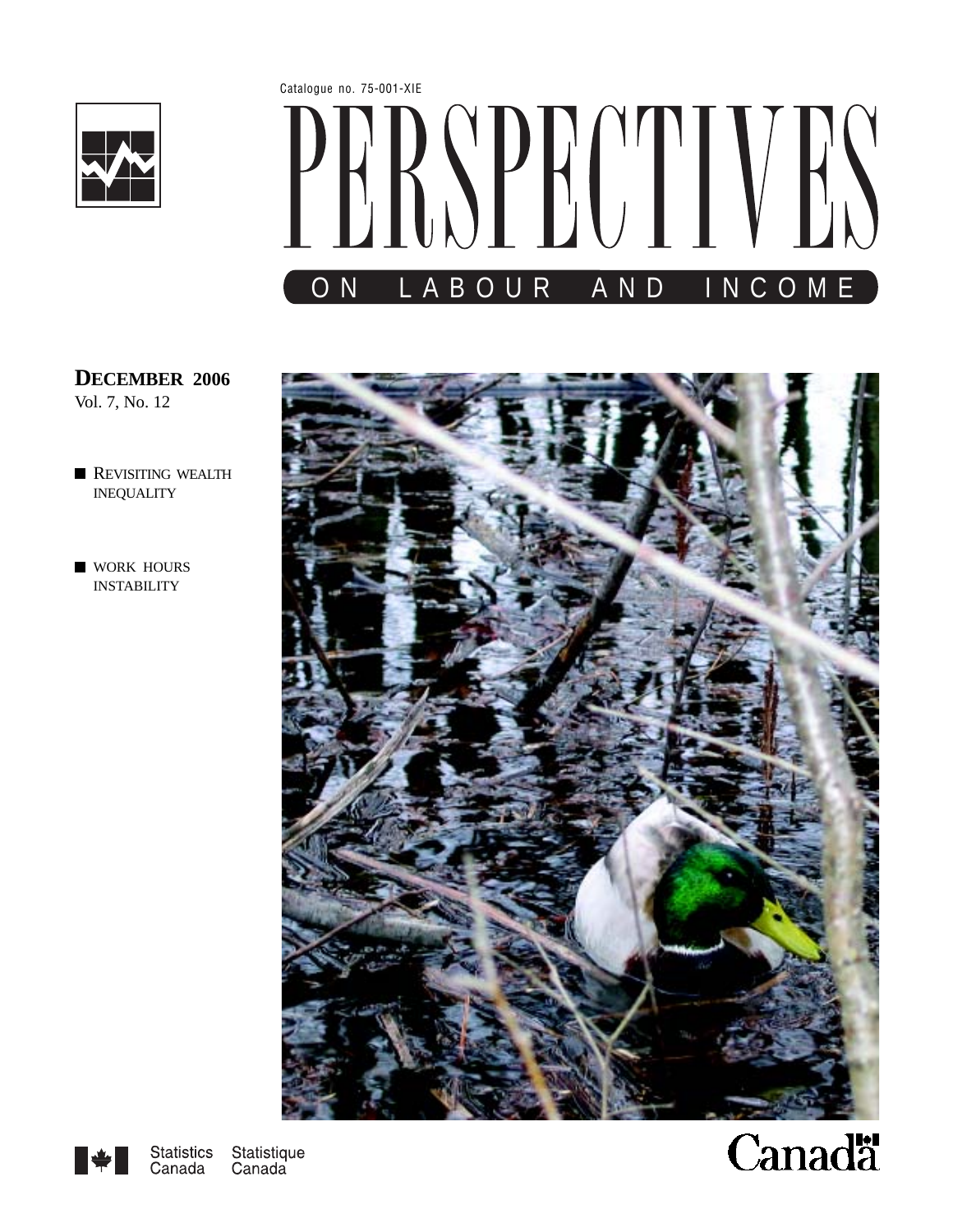## *At Your Service...*

#### **How to obtain more information**

Specific inquiries about this product and related statistics or services should be directed to: *Perspectives on Labour and Income*, 9 A-6 Jean Talon, 170 Tunney's Pasture Driveway, Statistics Canada, Ottawa, Ontario, K1A 0T6 (telephone: (613) 951-4628; e-mail: perspectives@statcan.ca).

For information on the wide range of data available from Statistics Canada, you can contact us by calling one of our toll-free numbers. You can also contact us by e-mail or by visiting our website at www.statcan.ca.

| National inquiries line                                        | 1 800 263-1136       |
|----------------------------------------------------------------|----------------------|
| National telecommunications device<br>for the hearing impaired | 1 800 363-7629       |
| Depository Services Program inquiries                          | 1 800 700-1033       |
| <b>Fax line for Depository Services</b>                        |                      |
| Program                                                        | 1 800 889-9734       |
| E-mail inquiries                                               | infostats@statcan.ca |
| Website                                                        | www.statcan.ca       |

#### **Information to access the product**

This product, catalogue no. 75-001-XIE, is available for free in electronic format. To obtain a single issue, visit our website at www.stacan.ca and select Our Products and Services.

#### **Standards of service to the public**

Statistics Canada is committed to serving its clients in a prompt, reliable and courteous manner and in the official language of their choice. To this end, the agency has developed standards of service that its employees observe in serving its clients. To obtain a copy of these service standards, please contact Statistics Canada toll free at 1 800 263-1136. The service standards are also published on www.statca.ca. under About Statistics Canada > Providing services to Canadians.

#### **Perspectives on Labour and Income**

(Catalogue no. 75-001-XIE; aussi disponible en français: L'emploi et le revenu en perspective, n<sup>o</sup> 75-001-XIF au catalogue) is published monthly by authority of the Minister responsible for Statistics Canada. ©Minister of Industry 2006. ISSN: 1492-496X.

All rights reserved. The content of this electronic publication may be reproduced, in whole or in part, and by any means, without further permission from Statistics Canada, subject to the following conditions: that it be done solely for the purposes of private study, research, criticism, review or newspaper summary, and/or for non-commercial purposes; and that Statistics Canada be fully acknowledged as follows: Source (or "Adapted from", if appropriate): Statistics Canada, year of publication, name of product, catalogue number, volume and issue numbers, reference period and page(s).

Otherwise, no part of this publication may be reproduced, stored in a retrieval system or transmitted in any form, by any means—electronic, mechanical or photocopy—or for any purposes without prior written permission of Licensing Services, Client Services Division, 100 Tunney's Pasture Driveway, Statistics Canada, Ottawa, Ontario, K1A 0T6.

#### Symbols

The following standard symbols are used in Statistics Canada publications:

- . not available for any reference period
- not available for a specific reference
- period
- … not applicable
- p preliminary
- r revised
- x confidential
- use with caution
- F too unreliable to be published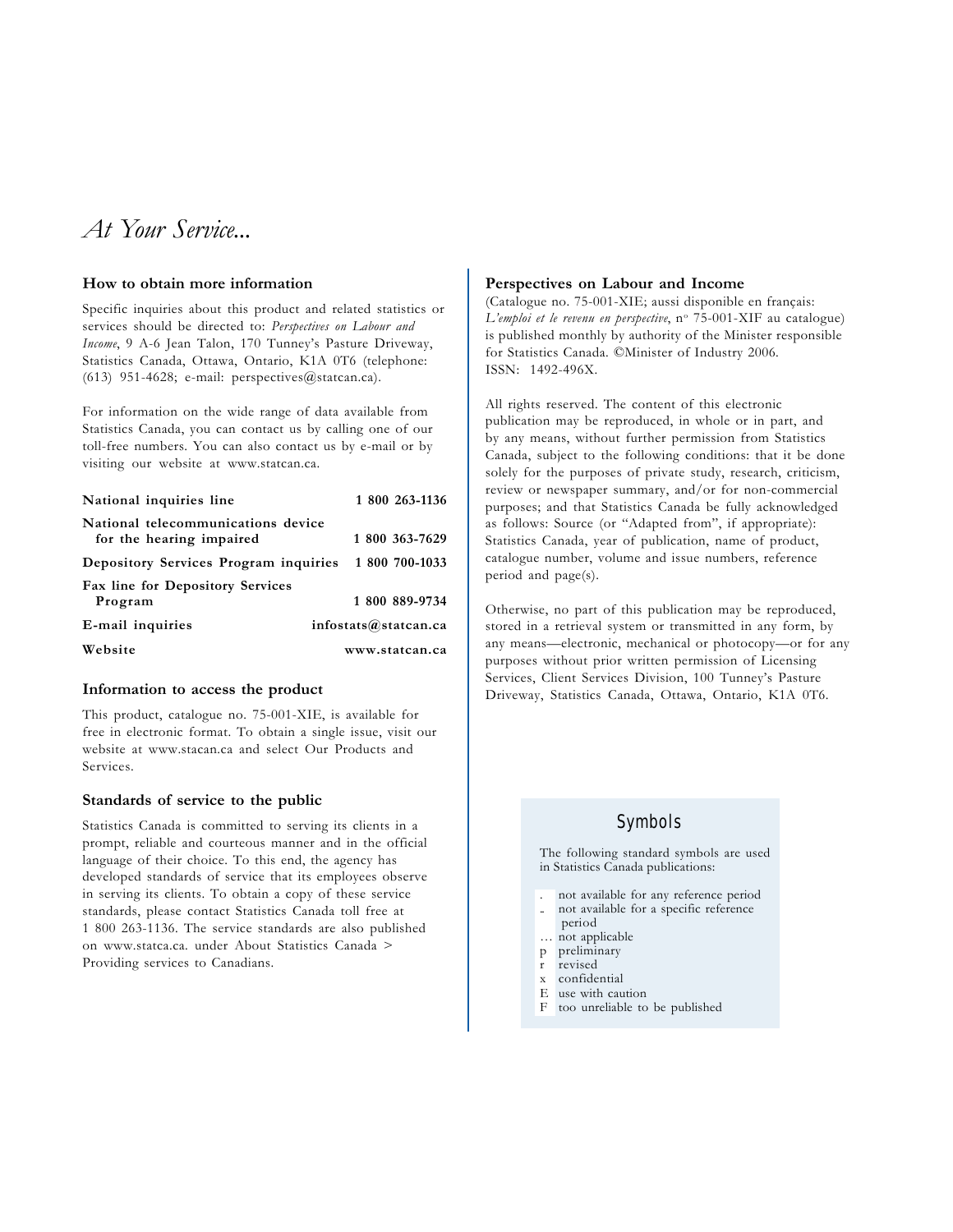# **Highlights**

<span id="page-2-0"></span>In this issue

# **[Revisiting wealth inequality](#page-4-0)**

- - After increasing between 1984 and 1999, the gap between families in the top and bottom 20% of the wealth distribution continued to widen between 1999 and 2005. The wealthiest 20% of families held 75% of total household wealth in 2005, compared with 73% in 1999 and 69% in 1984.
- - Part of the increased wealth among families in the top 20% was fuelled by growth in home equity. In both 1999 and 2005, the vast majority of these families—at least 95%—owned a house. Among homeowners, the median value of the principal residence rose \$75,000 between 1999 and 2005, reflecting the sharp increase in housing prices.
- While the median wealth of families overall rose 26% between 1984 and 2005, it fell substantially among those in which the major income recipient was aged 25 to 34. In 2005, these families had median wealth of \$13,400 (in 2005 dollars), much lower than the \$27,000 and \$17,400 registered in 1984 and 1999 respectively.
- - The decrease in wealth among young families occurred mainly because the cumulative earnings of young men—the sum they receive over several years—fell substantially between the 1970s and the 1990s. Over the 1994-to-2004 period, their cumulative earnings averaged roughly \$267,000, much less than the \$330,000 for the 1973-to-1983 period.

## **Work hours instability**

- - Slightly less than half of employees worked roughly the same hours each year between 1997 and 2001. About one in three worked a standard, full-year full-time schedule in every year and 15% worked a shorter year.
- - While it was common to work longer hours in a given year, it was rare to do so year after year. One in five workers worked longer hours in at least one year between 1997 and 2001, but less than 1% did so in every year.
- - Typically, annual work hours varied by about five full-time work weeks. However, work hours variability was highly polarized with 1 in 5 employees having virtually none and 1 in 4 having variability exceeding eight weeks per year.
- - Work hours instability was higher among employees in small firms, those with no pension plan, and those not covered by a collective agreement.

*Perspectives*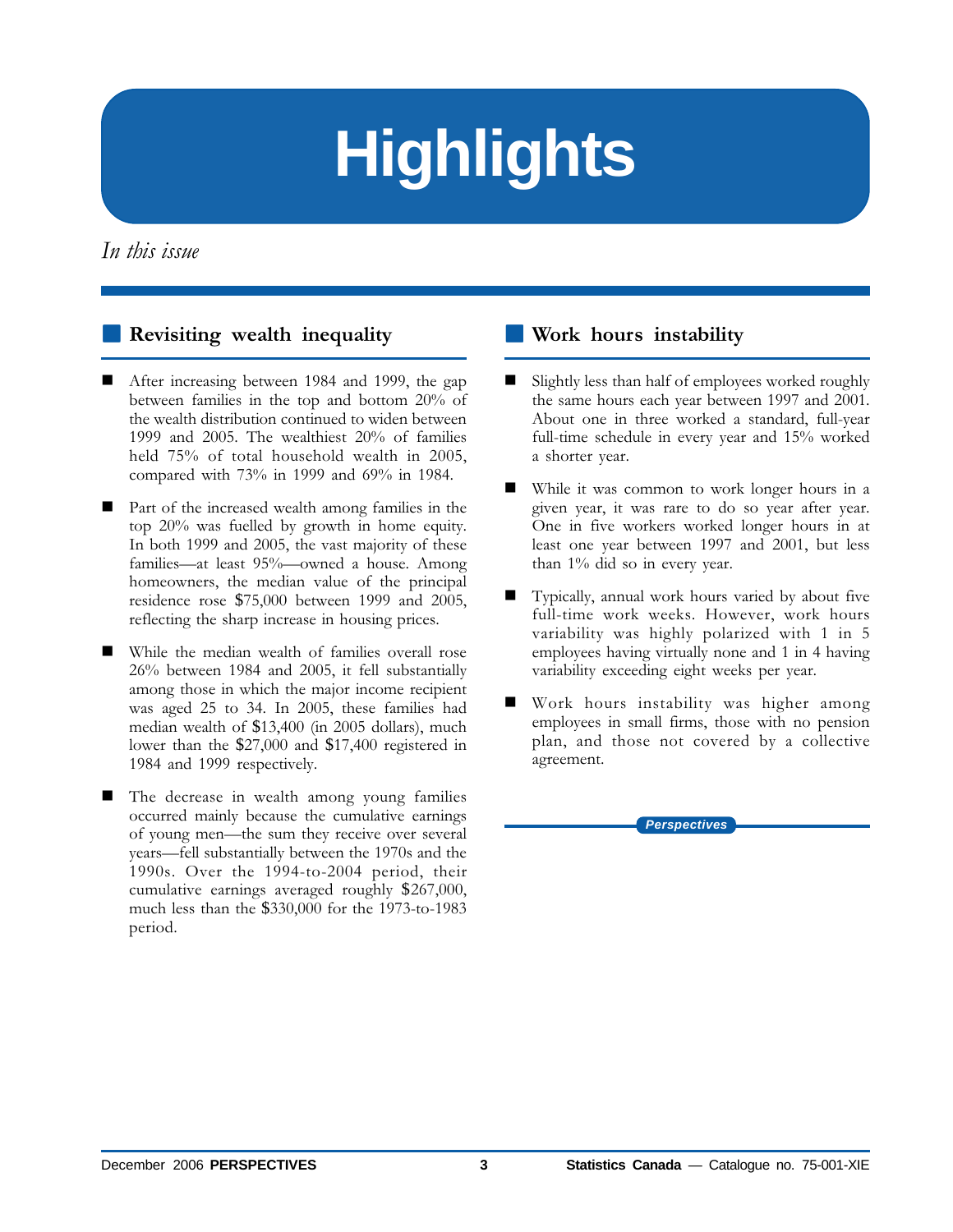| LABOUR AND INCOME<br>O N<br>THE COMPREHENSIVE JOURNAL<br>on labour and income                       |                                                                                                                                                                                                                                                         |                                                 |                                       |                                   |                                                                                                 |                                                                                                                                                                                                                             |                       |
|-----------------------------------------------------------------------------------------------------|---------------------------------------------------------------------------------------------------------------------------------------------------------------------------------------------------------------------------------------------------------|-------------------------------------------------|---------------------------------------|-----------------------------------|-------------------------------------------------------------------------------------------------|-----------------------------------------------------------------------------------------------------------------------------------------------------------------------------------------------------------------------------|-----------------------|
|                                                                                                     |                                                                                                                                                                                                                                                         |                                                 | from Statistics Canada                |                                   |                                                                                                 |                                                                                                                                                                                                                             |                       |
|                                                                                                     | Yes, I want PERSPECTIVES ON LABOUR AND INCOME<br>(Catalogue no. 75-001-XPE).<br>$A \vee B$<br>2.8981<br>医伯                                                                                                                                              |                                                 | <i>i a i od o ) a i i c.</i> je       | 3 I O<br>ſθ.                      |                                                                                                 | े पहरे<br>ज<br>by extending your<br>subscription!<br><b>Save 20%</b><br>by subscribing for 2 years!<br>Only \$100.80 (plus taxes)<br><b>Save 30%</b><br>by subscribing for 3 years!<br><b>Only \$132.30</b><br>(plus taxes) |                       |
| <b>MAIL</b><br>Statistics Canada<br>Finance Division<br>100 Tunney's Pasture<br>Driveway, 6th floor | ı<br><b>PHONE</b><br>1 800 267-6677<br>Quote PF026100                                                                                                                                                                                                   | <b>FAX</b><br>1 877 287-436<br>$(613)$ 951-0581 | <b>E-MAIL</b><br>Infostats@statcan.ca |                                   | <b>METHOD OF PAYMENT</b> (Check only one)<br><b>Charge to my:</b> $\Box$ MasterCard $\Box$ VISA |                                                                                                                                                                                                                             | □ American<br>Express |
| Ottawa, Ontario<br>0<br>Canada K1A 0T6                                                              |                                                                                                                                                                                                                                                         |                                                 |                                       | Card Number                       |                                                                                                 |                                                                                                                                                                                                                             | <b>Expiry Date</b>    |
| Name<br>$\overline{\mathbf{r}}$<br>Company                                                          |                                                                                                                                                                                                                                                         | Department                                      |                                       |                                   | Authorized Signature                                                                            |                                                                                                                                                                                                                             |                       |
| Ų<br>Address                                                                                        |                                                                                                                                                                                                                                                         | City                                            | Province                              |                                   | Cardholder (Please print)                                                                       |                                                                                                                                                                                                                             |                       |
| $\mathbf{u}$<br>Postal Code                                                                         | Phone                                                                                                                                                                                                                                                   | Fax                                             |                                       | ❏                                 | Payment Enclosed \$                                                                             |                                                                                                                                                                                                                             |                       |
| $\overline{a}$                                                                                      |                                                                                                                                                                                                                                                         |                                                 |                                       |                                   | Authorized Signature                                                                            |                                                                                                                                                                                                                             |                       |
| E-Mail address<br>Catalogue No.                                                                     |                                                                                                                                                                                                                                                         | <b>Title</b>                                    |                                       | <b>Subscription</b>               | Price (CDN \$)                                                                                  | Quantity                                                                                                                                                                                                                    | Total CDN \$          |
| 51<br>75-001-XPE                                                                                    |                                                                                                                                                                                                                                                         | Perspectives on Labour and Income               |                                       | 1 year                            | 63.00                                                                                           |                                                                                                                                                                                                                             |                       |
|                                                                                                     |                                                                                                                                                                                                                                                         |                                                 |                                       | 2 years                           | 100.80                                                                                          |                                                                                                                                                                                                                             |                       |
| O                                                                                                   | No shipping charges for delivery in Canada. Outside Canada, please add shipping charges as indicated. Canadian                                                                                                                                          |                                                 |                                       | 3 years                           | 132.30                                                                                          |                                                                                                                                                                                                                             |                       |
| $\overline{\mathbf{r}}$                                                                             | clients add either 6% GST and applicable PST or HST (GST Registration No. R121491807). Clients outside Canada<br>pay in Canadian dollars drawn on a Canadian bank or pay in equivalent US dollars, converted at the prevailing daily                    |                                                 |                                       | Subtotal<br>Applicable GST (6%)   |                                                                                                 |                                                                                                                                                                                                                             |                       |
| N                                                                                                   | exchange rate, drawn on a US bank. Federal government departments must                                                                                                                                                                                  |                                                 |                                       | Applicable PST                    |                                                                                                 |                                                                                                                                                                                                                             |                       |
|                                                                                                     | Your personal information is protected by the Privacy Act. Statistics Canada will use your information only to complete<br>this sales transaction, deliver your product(s), announce product updates and administer your account. From time to time,    |                                                 |                                       | Applicable HST (N.S., N.B., N.L.) | Shipping charges U.S. CDN \$24, other countries CDN \$40                                        |                                                                                                                                                                                                                             |                       |
|                                                                                                     | we may also offer you other Statistics Canada products and services or ask you to participate in our market research.<br>If you do not wish to be contacted again for promotional purposes $\Box$ and/or market research $\Box$ , check as appropriate. |                                                 |                                       | <b>Grand Total</b>                |                                                                                                 |                                                                                                                                                                                                                             |                       |
|                                                                                                     |                                                                                                                                                                                                                                                         |                                                 |                                       |                                   |                                                                                                 | ⌒                                                                                                                                                                                                                           | Titl                  |

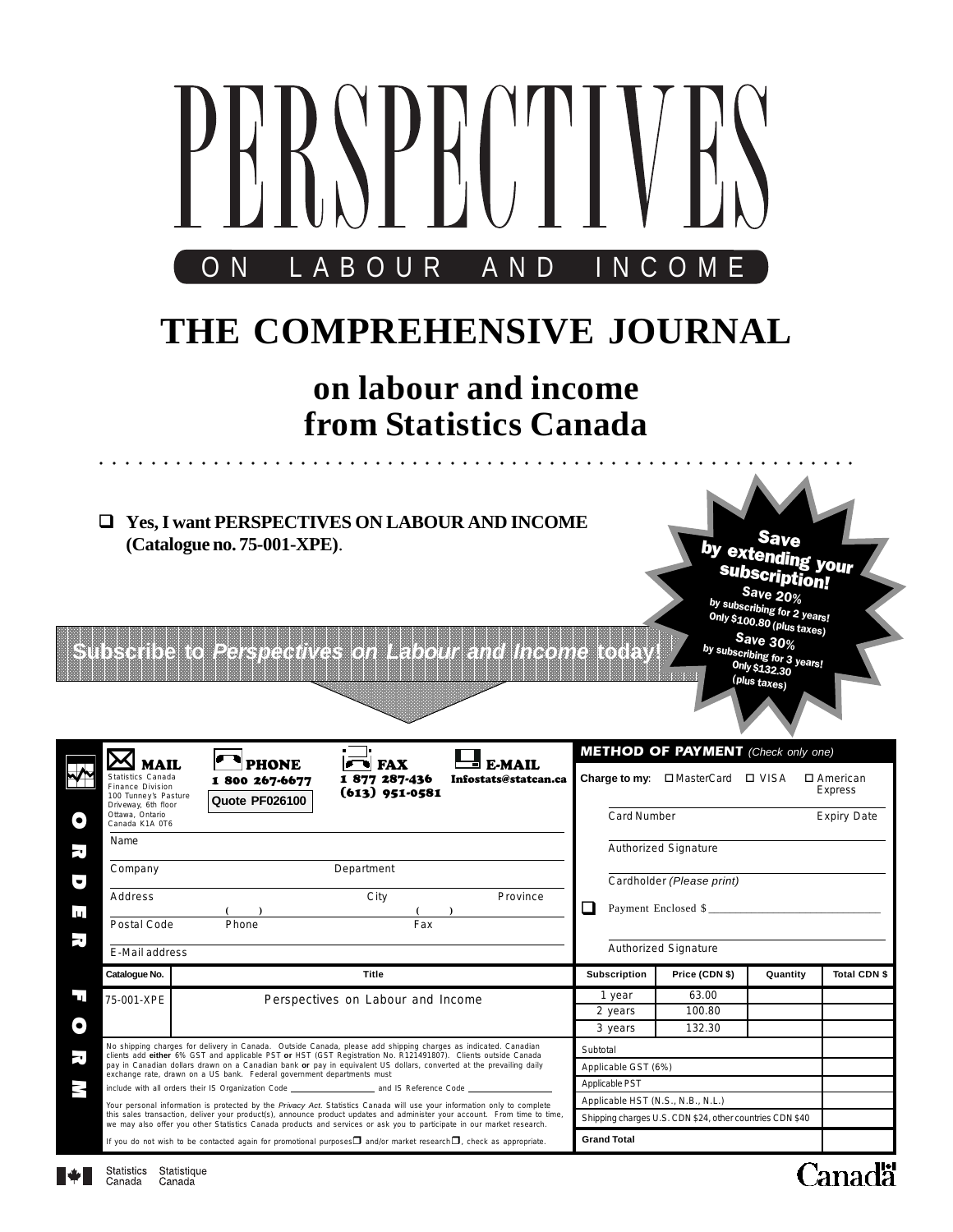# <span id="page-4-0"></span>**Revisiting wealth inequality**

*René Morissette and Xuelin Zhang*

**W** ealth provides access to economic<br>resources. To mitigate the impact of unex-<br>pected expenses or income losses, those<br>with a reserve of wealth can liquidate some of their resources. To mitigate the impact of unexpected expenses or income losses, those with a reserve of wealth can liquidate some of their financial or real assets. More positively, sufficient net worth allows the possibility to reduce work hours, make riskier investments, or try self-employment. On the other hand, lack of wealth makes these options less likely.

Between 1984 and 1999, wealth inequality rose in Canada (Morissette, Zhang and Drolet 2002, 2006). In 1984, families and unattached individuals (hereafter referred to simply as families) in the top 10% of the wealth distribution held 52% of household wealth, excluding the value of employer-sponsored pension plans. Fifteen years later, they held 56%, and in 2005, 58%.

Using the Assets and Debts Survey for 1984 and the Survey of Financial Security for 1999 and 2005, this article examines wealth distribution over the period from 1984 to 2005. Most of the analysis uses three different samples: all families, all families except those in the top 1%, and all families except those in the top 5%. Since the 1984 survey contained no information about employer-sponsored pensions, wealth, unless otherwise noted, excludes the value of work-related pension plans (see *Data sources and definitions*).

#### **Average and median wealth**

Between 1984 and 1999, real (adjusted for inflation) median wealth grew by roughly 10% (Chart A). It rose a further 10% to 14% between 1999 and 2005, bringing the increase to between 21% and 26% over the



#### **Chart A The median wealth (in constant dollars) of families rose by more than 20% between 1984 and 2005**

entire 1984-to-2005 period. In contrast, real average wealth increased between 51% and 70%, reflecting large increases in wealth at the top of the distribution.<sup>2</sup>

The growth was far from uniform across age groups. Average wealth rose faster among families with a major income recipient 35 and over (Chart B). For instance, it increased by at least 79% in families with a major income recipient 65 and over, but fell by up to 12% when the major income recipient was 25 to 34.

Part of the increase in average wealth resulted from the aging of the population, with more families having had time to accumulate financial and real assets. If the age structure had remained unchanged throughout the 1984-to-2005 period, average wealth would have risen less. Applying the 1984 age structure to the 2005

*The authors are with the Business and Labour Market Analysis Division. René Morissette can be reached at 613-951-3608, Xuelin Zhang at 613-951-4295 or both at perspectives@statcan.ca.*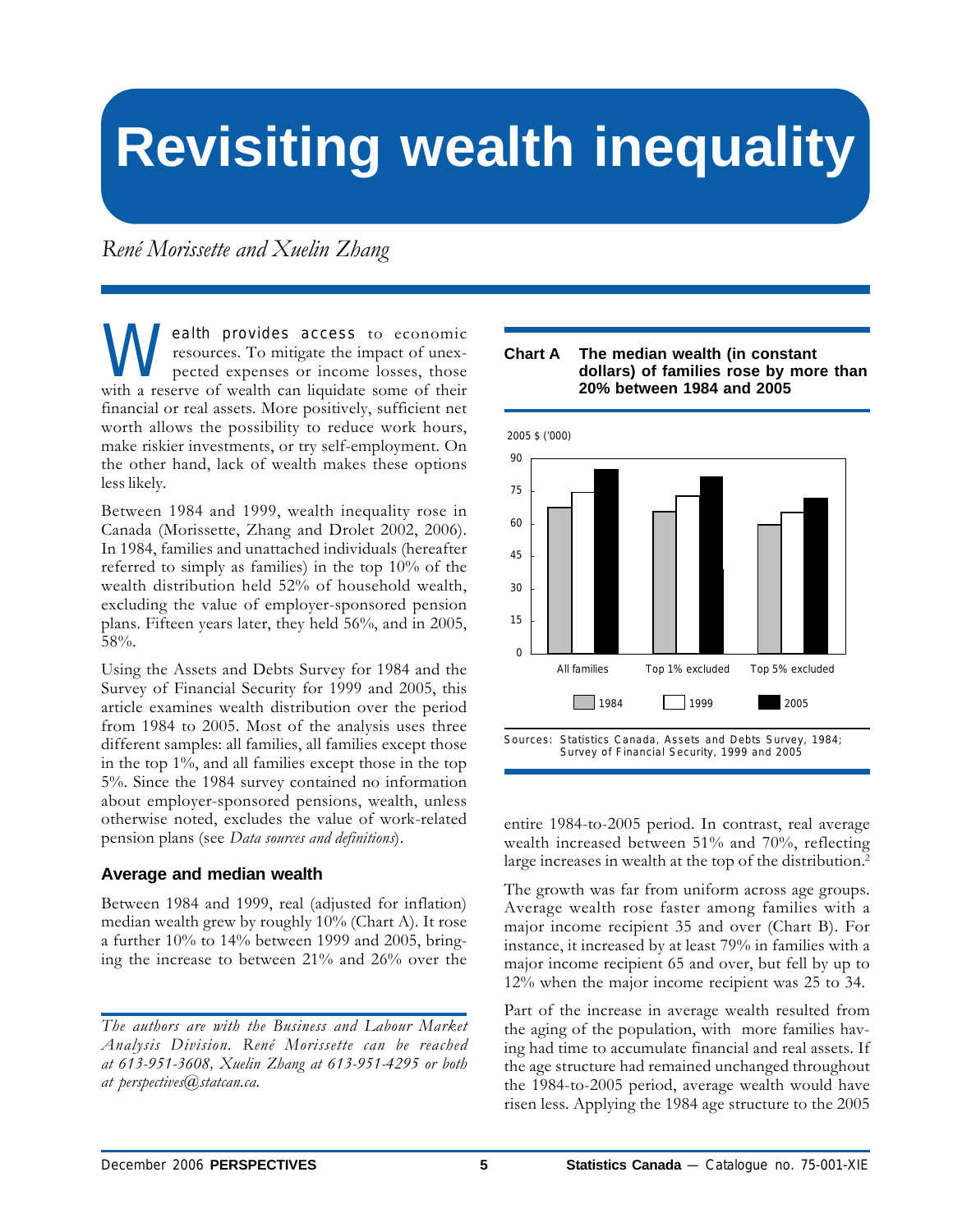

#### **Chart B Average wealth rose more for families with a major income recipient 35 or older**

wealth distribution indicates that about one-quarter of the growth from 1984 to 2005 was caused by population aging. The remainder reflected growth within age groups.

### **Wealth inequality 1984 to 2005**

As numerous studies have shown (for example, Davies 1979 and 1993), wealth is highly concentrated. In 1984, families in the top 10% of the wealth distribution held 52% of aggregate household wealth whereas the bottom 50% held only 5% (Table 1).<sup>3</sup> Concentration increased from 1984 to 1999 and again from 1999 to 2005, as the top 10% of families came to own 56% of Canadians' net worth in 1999, and 58% in 2005.4 Over the 1984-to-2005 period, only families in the top 10% increased their share of total wealth.5

Meanwhile, median net worth stagnated or fell in the bottom 40% of the distribution but rose substantially in the top 40%. For instance, median net worth fell by roughly \$7,500 (in 2005 dollars) in the lowest 10% over the 1984-to-2005 period, while increasing by between \$237,000 and \$659,000 (depending on the sample considered) in the highest 10%. Hence, wealth inequality rose as not all segments of the Canadian population enjoyed wealth increases.<sup>6</sup>

#### **Data sources and definitions**

The 1984 **Assets and Debts Survey** (ADS) was a supplement to the May 1984 Survey of Consumer Finances. The 1999 **Survey of Financial Security** (SFS) was conducted from May to July 1999, and the 2005 SFS was conducted from May to July 2005. For all three surveys, the sample was based on the Labour Force Survey frame and represented all families in Canada except residents of the territories, households on Indian reserves, full-time members of the Armed Forces, and residents of institutions.<sup>1</sup>

Some differences between the surveys are worth noting. The ADS collected information on assets (except housing) and debts for each member of the family aged 15 and over and then aggregated to the family level. In contrast, the SFS collected this information directly at the family level. The SFS also used a supplementary 'high-income' sample to improve the quality of wealth estimates.

To make the concept of wealth comparable, the following must be excluded from the SFS: contents of the home, collectibles and valuables, annuities, and registered retirement income funds (RRIFs). Wealth is the difference between the value of a family's total assets and its total debts. Unless otherwise noted, it excludes the value of work-related pension plans as well as entitlements to future Canada/Quebec Pension Plan or Old Age Security benefits. It also excludes any measure of the discounted flow of future earnings by family members.

One particularly difficult issue is the measurement of the upper tail of the wealth distribution. Using a variety of data sources, Davies (1993) estimates that the share of total wealth held by the top 1% of families in 1984 may increase from 17% (using the ADS) to between 22% and 27% after adjustments. Similarly, the share held by the top 5% of families in 1984 may increase from 38% to between 41% and 46%.

A further complication arises because comparisons are made for two points in time and the degree of truncation may have changed. More precisely, assume, for simplicity, that the true wealth distribution remained unchanged between 1984 and 1999. Extending the argument of Davies (1993, 160) to the analysis of changes in the wealth distribution, if no family with wealth over \$10 million consented to an interview in 1984, and none with wealth over \$50 million consented in 1999, the 1984 ADS and 1999 SFS would show an (incorrect) increase in wealth inequality simply because of better interviewing techniques in the later survey. Most of the analysis in this paper therefore uses three different samples: all families, all families except those in the top 1% of the wealth distribution, and all families except those in the top 5%. The terms wealth and net worth are used interchangeably.

In fact, although both median and average wealth grew markedly, the proportion of families with zero or negative net worth showed no improvement. In 2005, 14% of families had more debts than assets, up from 11% in 1984 (Table 2). Also, more families had no financial wealth in 2005 (24%) than in 1984 (18%).7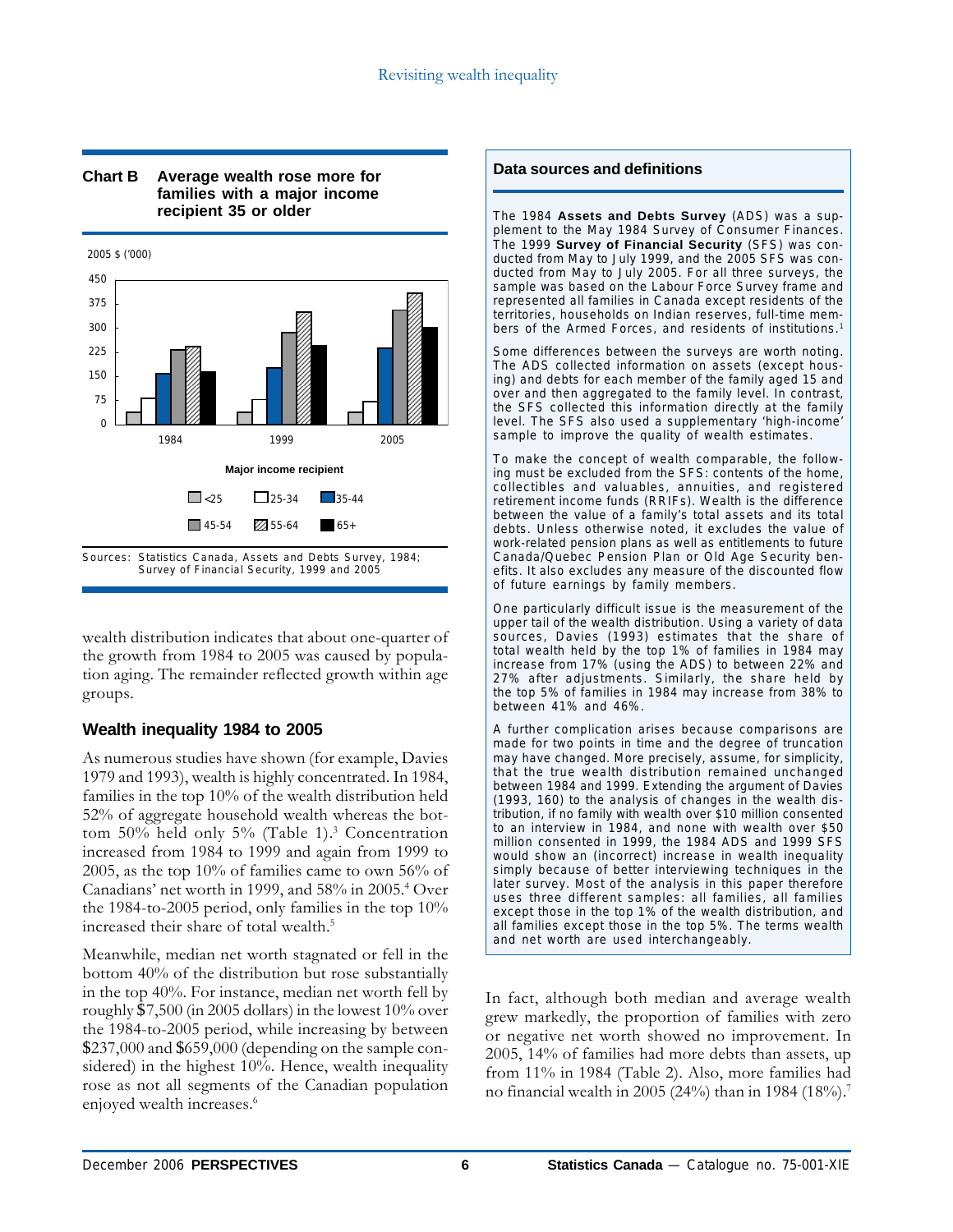|                     | Median wealth |          |           |        | Share  |        |                       | 2005 share with:         |  |
|---------------------|---------------|----------|-----------|--------|--------|--------|-----------------------|--------------------------|--|
|                     | 1984          | 1999     | 2005      | 1984   | 1999   | 2005   | 1984 age<br>structure | 1984 family<br>structure |  |
| <b>All families</b> |               | 2005\$   |           |        |        | %      |                       |                          |  |
| Bottom 10%          | $-2,100$      | $-6,570$ | $-9,600$  | $-0.5$ | $-0.6$ | $-0.6$ | $-0.8$                | $-0.6$                   |  |
| Second              | 780           | 120      | 10        | 0.1    | 0.0    | 0.0    | 0.0                   | 0.0                      |  |
| Third               | 7,770         | 6,820    | 6,000     | 0.5    | 0.4    | 0.2    | 0.1                   | 0.3                      |  |
| Fourth              | 24,630        | 26,150   | 25,500    | 1.7    | 1.3    | 1.1    | 0.7                   | 1.3                      |  |
| Fifth               | 52,260        | 57,120   | 63,250    | 3.5    | 2.8    | 2.5    | 2.1                   | 2.7                      |  |
| Sixth               | 83,130        | 93,850   | 109,050   | 5.6    | 4.7    | 4.4    | 3.9                   | 4.4                      |  |
| Seventh             | 120,690       | 148,610  | 173,590   | 8.2    | 7.4    | 6.9    | 6.6                   | 6.9                      |  |
| Eighth              | 170,210       | 221,770  | 263,000   | 11.5   | 11.0   | 10.5   | 10.4                  | 10.2                     |  |
| <b>Ninth</b>        | 256,740       | 344,890  | 413,750   | 17.5   | 17.4   | 16.8   | 17.0                  | 16.2                     |  |
| Top 10%             | 534,980       | 723,590  | 1,194,000 | 51.8   | 55.7   | 58.2   | 60.0                  | 58.6                     |  |
| Top 1% excluded     |               |          |           |        |        |        |                       |                          |  |
| Bottom 10%          | $-2,120$      | $-6,800$ | $-9,850$  | $-0.6$ | $-0.8$ | $-0.8$ | $-1.0$                | $-0.8$                   |  |
| Second              | 710           | 120      | 10        | 0.1    | 0.0    | 0.0    | 0.0                   | 0.0                      |  |
| Third               | 7,430         | 6,390    | 5,800     | 0.6    | 0.4    | 0.3    | 0.2                   | 0.4                      |  |
| Fourth              | 23,830        | 25,340   | 24,870    | 1.9    | 1.6    | 1.3    | 0.9                   | 1.6                      |  |
| Fifth               | 50,850        | 55,220   | 61,500    | 4.1    | 3.4    | 3.1    | 2.5                   | 3.4                      |  |
| Sixth               | 81,630        | 91,360   | 105,660   | 6.6    | 5.7    | 5.4    | 4.8                   | 5.7                      |  |
| Seventh             | 117,890       | 144,470  | 168,000   | 9.5    | 9.0    | 8.6    | 8.1                   | 8.7                      |  |
| Eighth              | 165,080       | 214,310  | 250,970   | 13.4   | 13.3   | 12.9   | 12.7                  | 12.9                     |  |
| <b>Ninth</b>        | 246,300       | 326,650  | 392,720   | 20.1   | 20.7   | 20.5   | 20.6                  | 20.2                     |  |
| Top 10%             | 470,000       | 644,390  | 939,340   | 44.2   | 46.6   | 48.6   | 51.3                  | 47.8                     |  |
| Top 5% excluded     |               |          |           |        |        |        |                       |                          |  |
| Bottom 10%          | $-2,290$      | $-7,170$ | $-10,100$ | $-0.7$ | $-1.0$ | $-1.1$ | $-1.4$                | $-1.1$                   |  |
| Second              | 530           | 60       | 0         | 0.1    | 0.0    | 0.0    | $-0.1$                | 0.0                      |  |
| Third               | 6,420         | 4,030    | 4,400     | 0.7    | 0.5    | 0.3    | 0.2                   | 0.4                      |  |
| Fourth              | 20,580        | 21,960   | 21,000    | 2.2    | 1.8    | 1.5    | 1.0                   | 1.9                      |  |
| Fifth               | 45,380        | 49,070   | 55,000    | 4.7    | 4.0    | 3.8    | 3.0                   | 4.1                      |  |
| Sixth               | 75,210        | 83,180   | 95,360    | 7.7    | 6.7    | 6.5    | 5.7                   | 6.9                      |  |
| Seventh             | 107,170       | 129,720  | 151,000   | 11.1   | 10.4   | 10.3   | 9.7                   | 10.4                     |  |
| Eighth              | 149,800       | 190,780  | 224,970   | 15.5   | 15.4   | 15.3   | 15.2                  | 15.3                     |  |
| <b>Ninth</b>        | 211,930       | 279,320  | 333,050   | 22.0   | 22.8   | 23.3   | 23.7                  | 22.7                     |  |
| Top 10%             | 341,090       | 472,910  | 578,180   | 36.8   | 39.5   | 40.2   | 43.1                  | 39.4                     |  |

#### **Table 1 Median wealth and share of total wealth**

Note: Excluding the value of registered pension plans.

Sources: Statistics Canada, Assets and Debts Survey, 1984; Survey of Financial Security, 1999 and 2005

While wealth inequality rose between 1984 and 1999 (Morissette, Zhang and Drolet 2002, 2006), summary measures of inequality confirm that it kept rising between 1999 and 2005.<sup>8</sup> The Gini coefficient (which equals 0.0 if all families have the same amount of wealth and 1.0 if one family holds all household wealth) rose from 0.691 in 1984 to 0.727 in 1999 and then to 0.746 in  $2005.^9$ 

Wealth inequality did not rise uniformly. It increased much more among non-elderly couples with children and lone-parent families than among unattached individuals and non-elderly couples with no children (Table 3).

The evolution of the Gini coefficient since 1970 provides a long-term perspective on wealth inequality. The Assets and Debts Survey looked at wealth distribution in 1970, 1977 and 1984. The 1984 survey was reweighted to make it consistent with the 1999 and 2005 Survey of Financial Security. Thus, comparable Gini coefficients are available over the following two sub-periods: 1970 to 1984 and 1984 to 2005.10

Wealth inequality, as measured by the Gini coefficient, displayed a U-shape between 1970 and 2005 (Chart C). It fell sharply between 1970 and 1977, remained fairly constant between 1977 and 1984, but rose substantially in subsequent years. As a result, it was no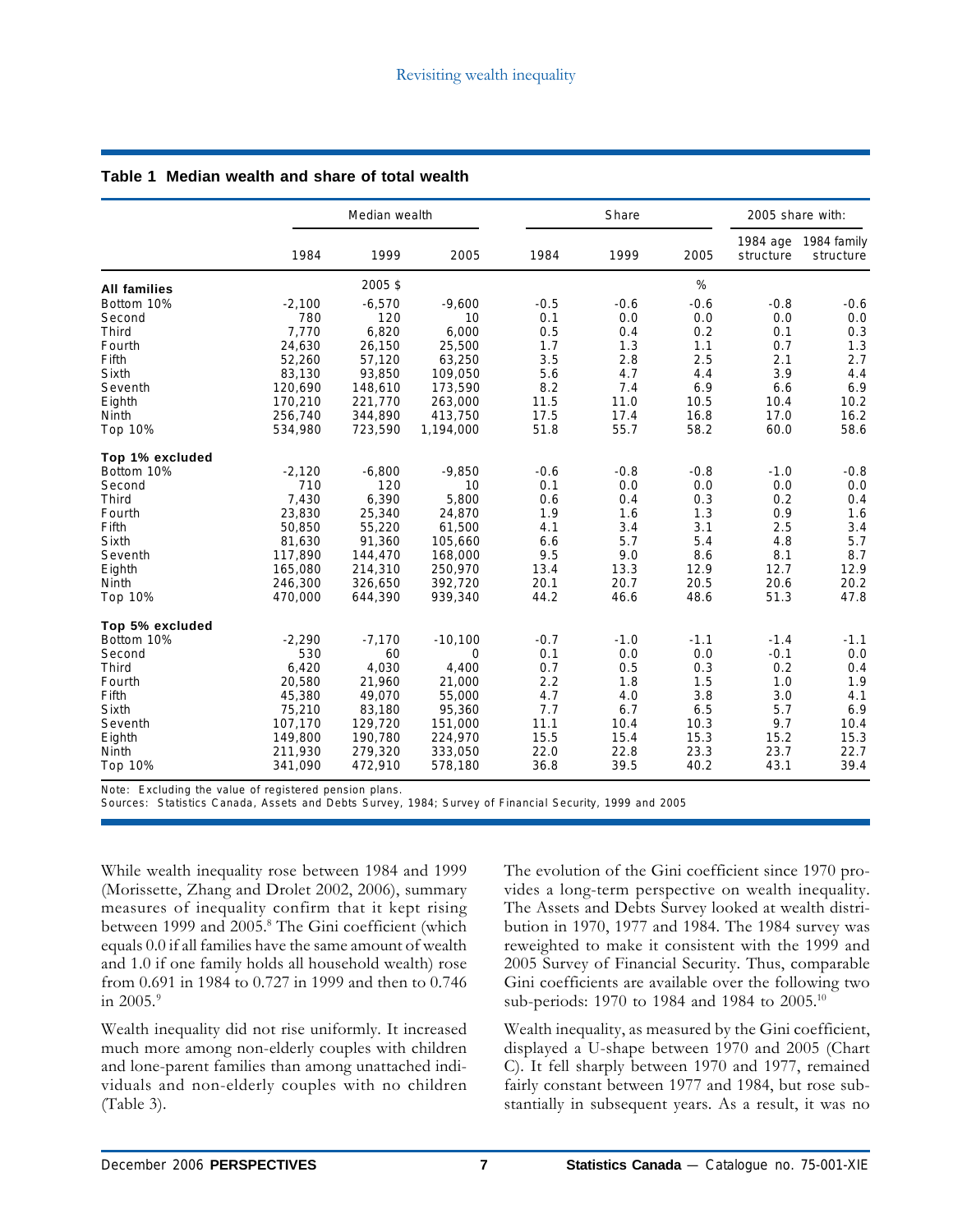#### **Table 2 Families with no wealth or no financial wealth**

|                        | 1984 | 1999 | 2005 |
|------------------------|------|------|------|
|                        |      | $\%$ |      |
| <b>All families</b>    |      |      |      |
| Net worth $\leq 0$     | 10.8 | 12.3 | 14.1 |
| Financial wealth $<$ 0 | 17.7 | 19.7 | 24.0 |
| Top 1% excluded        |      |      |      |
| Net worth $< 0$        | 10.9 | 13.4 | 14.2 |
| Financial wealth $< 0$ | 17.8 | 19.9 | 24.1 |
| Top 5% excluded        |      |      |      |
| Net worth $\leq 0$     | 11.3 | 14.0 | 14.8 |
| Financial wealth $< 0$ | 18.2 | 20.7 | 25.1 |
|                        |      |      |      |

Sources: Statistics Canada, Assets and Debts Survey, 1984; Survey of Financial Security, 1999 and 2005

lower in 2005 than in 1970. Hence, Canada's wealth dispersion has been trending upwards since the mid-1980s. Similar patterns are observed when plotting the share of wealth held by the top 10% of families.

While wealth inequality first fell and then rose over the 1970-to-2005 period, median wealth trended upwards (Chart D). It rose sharply between 1970 and 1977, stagnated between 1977 and 1984, and then rose again

after 1984. It amounted to roughly \$85,000 in 2005, more than twice the 1970 level (roughly \$40,000).

While population aging tended to increase average wealth between 1984 and 2005, it also affected the wealth distribution. In the absence of population aging, the share of total wealth held by the top 10% of families would have risen from 52% in 1984 to 60% in 2005 (Table 1). Since the actual figure in 2005 was 58%, it appears that population aging reduced the concentration of wealth at the top of the distribution. $11$ 

Some evidence suggests that changes in family structure had the opposite effect. If the top  $1\%$ or the top 5% of families are excluded, the share of aggregate wealth held by the top 10% would have risen by one percentage point less between 1984 and 2005 if the proportion of unattached individuals and lone-parent families had remained unchanged. However, this no longer holds when all families are considered.

#### **Wealth by population subgroup**

Although both median and average wealth rose between 1984 and 2005, not all population subgroups enjoyed increases. Young families (major income recipient aged 25 to 34) saw their median wealth fall by  $50\%$  or more (Table 4).<sup>12</sup> The situation was fairly similar in 1984 and 2005 for families with a major income recipient aged 35 to 54 without a university degree. However, this age group saw a solid 39% rise in median wealth when the major income recipient was a university graduate.

Other groups also benefited. Elderly unattached individuals saw their median wealth double, from roughly \$48,000 in 1984 to \$100,000 in 2005. Couples with children under 18 and those with no children also saw theirs increase—34% and 55% respectively. Growth among couples with children was far from uniform, however. For young couples, median wealth fell sharply between 1984 and 1999, rebounding between

#### **Table 3 Gini coefficient by family type**

| Lone-parent family<br>Other                                                            | 0.807<br>0.667 | 0.897<br>0.650 | 0.886<br>0.646 | 9.8<br>$-3.1$ |
|----------------------------------------------------------------------------------------|----------------|----------------|----------------|---------------|
| <b>Elderly couple</b> (no children or<br>other relatives <sup>2</sup> )                | 0.540          | 0.541          | 0.576          | 6.7           |
| Children 18 and over or other relatives                                                | 0.540          | 0.614          | 0.619          | 14.6          |
| Non-elderly couple<br>No children or other relatives<br>Children under 18 <sup>1</sup> | 0.666<br>0.647 | 0.695<br>0.707 | 0.689<br>0.738 | 3.5<br>14.1   |
| Elderly<br>Non-elderly                                                                 | 0.647<br>0.853 | 0.655<br>0.868 | 0.659<br>0.888 | 1.9<br>4.1    |
| Unattached individual                                                                  |                |                |                | % change      |
|                                                                                        | 1984           | 1999           | 2005           | 1984-<br>2005 |
|                                                                                        |                |                |                |               |

1 At least one child of the major income recipient is under 18. Other relatives may also be in the family.

2 No children under 18

Sources: Statistics Canada, Assets and Debts Survey, 1984; Survey of Financial Security, 1999 and 2005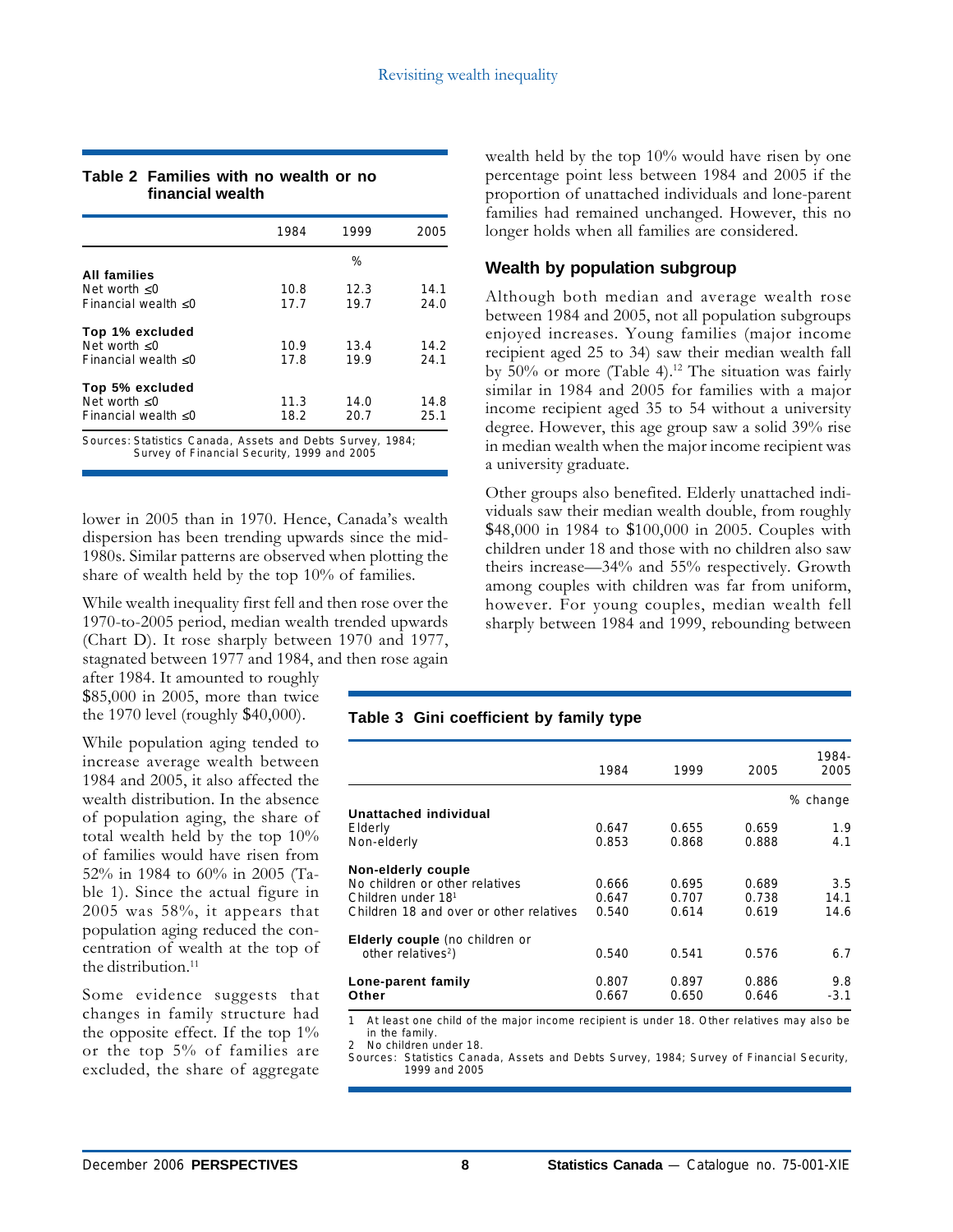|                              |         | Median wealth |         |         | Average wealth |         |  |
|------------------------------|---------|---------------|---------|---------|----------------|---------|--|
|                              | 1984    | 1999          | 2005    | 1984    | 1999           | 2005    |  |
|                              |         |               |         | 2005 \$ |                |         |  |
| Overall                      | 67,300  | 74,400        | 84,800  | 148,500 | 202,900        | 251,700 |  |
| <b>Education level</b>       |         |               |         |         |                |         |  |
| Not a university graduate    | 60,800  | 62,300        | 68,500  | 137,500 | 167,400        | 214,700 |  |
| University graduate          | 114,800 | 135,900       | 144,900 | 218,100 | 333,500        | 364,800 |  |
| Age                          |         |               |         |         |                |         |  |
| Under 25                     | 3,500   | 200           | F       | 37,200  | 37,900         | F       |  |
| 25 to 34                     | 27,000  | 17,400        | 13,400  | 80,500  | 77,500         | 71,000  |  |
| 35 to 44                     | 84,700  | 69,100        | 84,200  | 158,500 | 175,000        | 238,300 |  |
| 45 to 54                     | 142,800 | 132,700       | 146,000 | 233,200 | 285,400        | 355,900 |  |
| 55 to 64                     | 148,700 | 177,500       | 203,500 | 242,300 | 348,900        | 409,000 |  |
| 65 and over                  | 93,100  | 145,200       | 157,000 | 162,100 | 244,100        | 301,700 |  |
| Age/education                |         |               |         |         |                |         |  |
| 25 to 34                     |         |               |         |         |                |         |  |
| Not a university graduate    | 24,400  | 12,800        | 10,500  | 72,100  | 57,400         | 57,800  |  |
| University graduate          | 47,500  | 35,600        | F       | 117,600 | 129,100        | F       |  |
| 35 to 54                     |         |               |         |         |                |         |  |
| Not a university graduate    | 92,700  | 75,800        | 87,500  | 176,500 | 179,800        | 245,100 |  |
| University graduate          | 150,100 | 166,700       | 208,500 | 252,000 | 359,800        | 432,100 |  |
| <b>Immigration status</b>    |         |               |         |         |                |         |  |
| Canadian-born                | 62,100  | 69,700        | 77,000  | 141,500 | 194,300        | 238,800 |  |
| Immigrant                    | 95,700  | 107,900       | 122,700 | 177,700 | 238,600        | 306,200 |  |
| In Canada 20 years or more   | 138,200 | 197,300       | 222,100 | 224,400 | 329,000        | 385,300 |  |
| In Canada 10 to 19 years     | 78,400  | 51,300        | F       | 131,700 | 162,200        | F       |  |
| In Canada less than 10 years | 20,300  | 15,100        | F       | 103,800 | 87,200         | F       |  |
| <b>Family type</b>           |         |               |         |         |                |         |  |
| Unattached individual        |         |               |         |         |                |         |  |
| Elderly                      | 47,700  | 80,600        | 100,000 | 90,600  | 159,100        | 199,100 |  |
| Non-elderly                  | 6,600   | 6,900         | 5,000   | 54,400  | 73,600         | 74,700  |  |
| Couple, no children          | 83,600  | 117,100       | 129,900 | 174,200 | 281,300        | 300,700 |  |
| Couple, children under 18    | 89,700  | 89,600        | 120,200 | 172,000 | 225,700        | 350,600 |  |
| Couple, children 18 and over | 179,500 | 192,900       | 259,500 | 289,700 | 360,000        | 476,500 |  |
| Elderly couple, no children  | 139,500 | 204,500       | 220,000 | 228,700 | 323,100        | 405,900 |  |
| Lone-parent family           | 2,200   | 4,200         | F       | 45,400  | 73,500         | F       |  |
| Other                        | 85,500  | 129,800       | 130,500 | 167,100 | 242,100        | 241,900 |  |

### **Table 4 Median and average wealth by characteristics of major income recipient**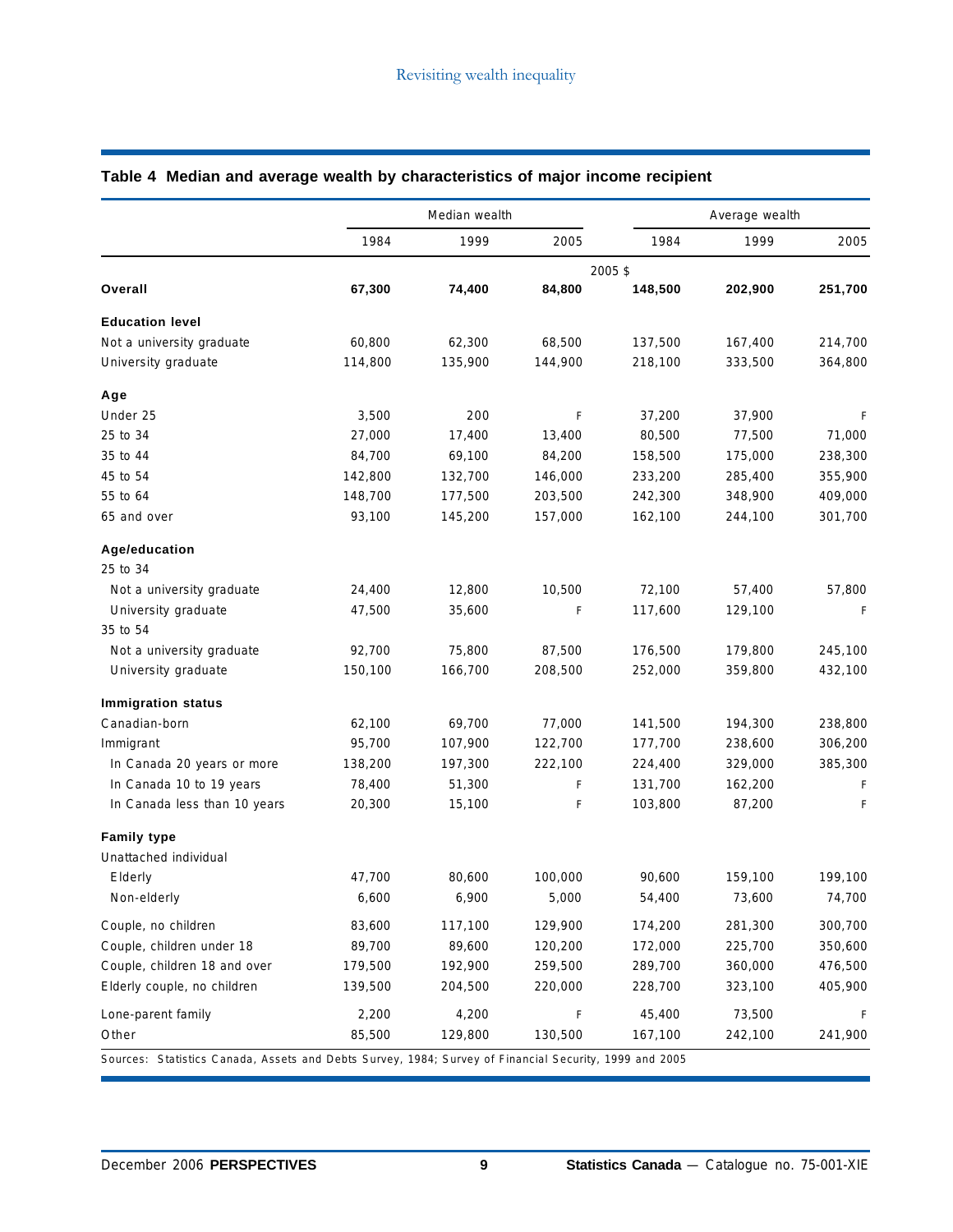

#### **Chart C The distribution of wealth has again become more unequal**

1 Excluding the value of registered pension plans (RPPs).

1984 data re-weighted for consistency with the Survey of

Financial Security. Sources: Statistics Canada, Assets and Debts Survey, 1984; Survey of Financial Security, 1999 and 2005

1999 and 2005, although not to its 1984 level (Table 5).13 In contrast, for those aged 45 to 54, median wealth rose steadily, climbing 45% between 1984 and 2005.

Lone-parent families and non-elderly unattached individuals had low median and average wealth, reflecting at least partially the absence of a second earner. For these two groups, median wealth was no higher than \$7,000 in 1999. This reflects the lack of assets these families have at their disposal to lessen the impact of unexpected expenses or earnings disruptions.

Average wealth rose more than median wealth in virtually all population subgroups (Table 4), suggesting that the increase in wealth inequality was widespread. For instance, the average wealth of immigrants arriving 20 or more years ago rose by more than \$150,000 while their median wealth increased by roughly \$85,000.14

#### **Wealth components**

Average wealth did not improve over the 1984 to-2005 period for families in the bottom fifth of the distribution. In contrast, it rose about \$19,000 in the middle group and more than \$400,000 in the top fifth (Table 6). $15$ 





1 1984 data re-weighted for consistency with the Survey of Financial Security.

Sources: Statistics Canada, Assets and Debts Survey, 1984; Survey of Financial Security, 1999 and 2005

#### **Table 5 Wealth of non-elderly couples with children under 18**

|                                              | 1984    | 1999    | 2005    |
|----------------------------------------------|---------|---------|---------|
| Age of major<br>income recipient<br>25 to 54 |         | 2005\$  |         |
| Average                                      | 172,400 | 224,600 | 350,700 |
| Median                                       | 90,600  | 90,400  | 120,300 |
| Net worth $\leq 0$ (%)                       | 6.2     | 8.5     | 8.0     |
| 25 to 34                                     |         |         |         |
| Average                                      | 109,300 | 88,000  | 100,700 |
| Median                                       | 50,700  | 35,500  | 45,600  |
| Net worth $\leq 0$ (%)                       | 9.5     | 16.0    | 15.4    |
| 35 to 44                                     |         |         |         |
| Average                                      | 188,200 | 228,000 | 348,500 |
| Median                                       | 105,000 | 103,100 | 126,800 |
| Net worth $\leq$ 0 (%)                       | 4.9     | 6.8     | 5.9     |
| 45 to 54                                     |         |         |         |
| Average                                      | 262,400 | 376,500 | 597,700 |
| Median                                       | 166,300 | 186,100 | 241,900 |
| Net worth $\leq 0$ (%)                       | 2.8     | 3.4     | 4.8     |
|                                              |         |         |         |

Sources: Statistics Canada, Assets and Debts Survey, 1984; Survey of Financial Security, 1999 and 2005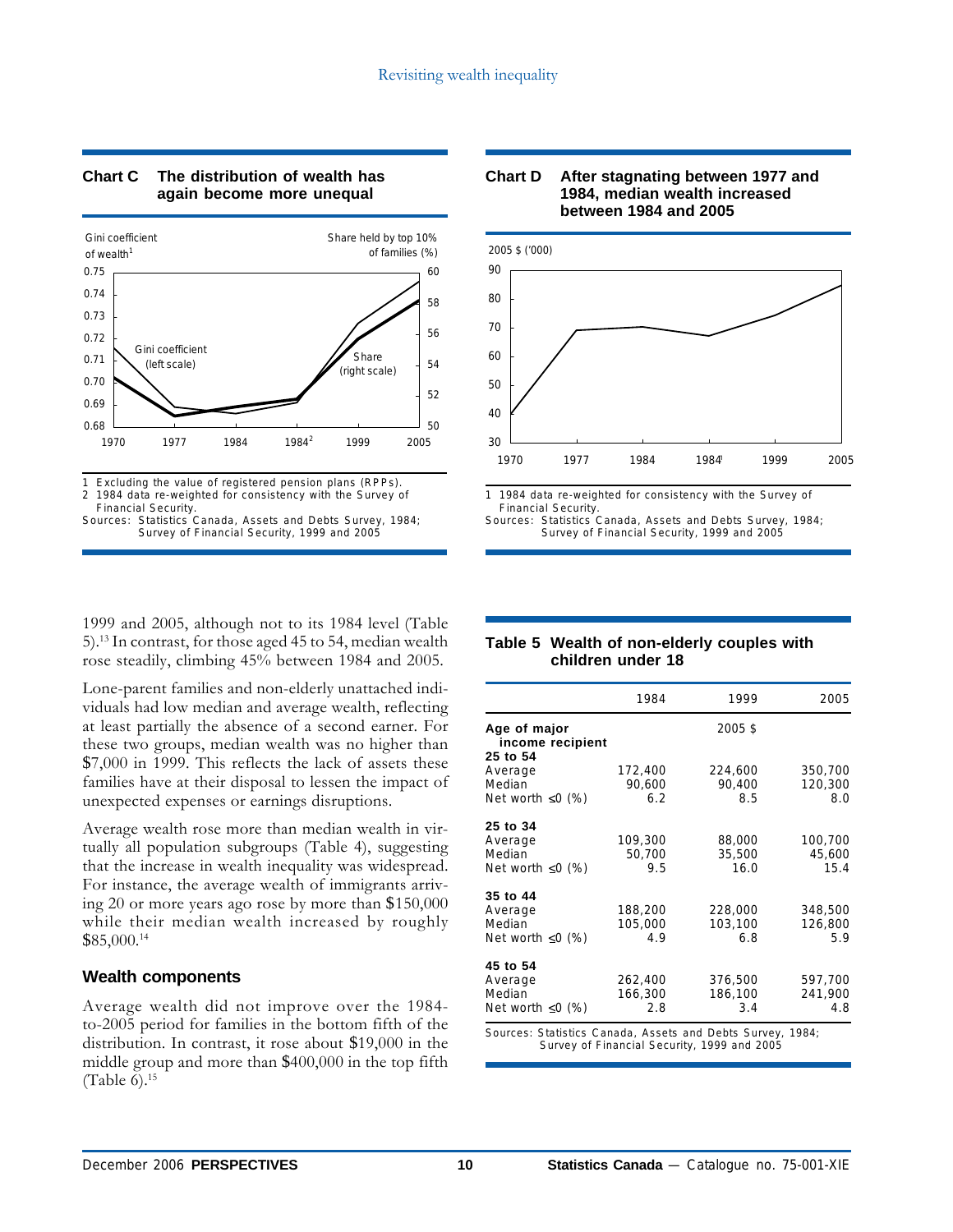|                                                               | Low income   |              | Low income and<br>no financial wealth <sup>1</sup> |            |             | Low income and<br>financial wealth<br>$\leq$ income gap <sup>2</sup> |             |             |             |
|---------------------------------------------------------------|--------------|--------------|----------------------------------------------------|------------|-------------|----------------------------------------------------------------------|-------------|-------------|-------------|
| Selected characteristics of<br>persons in low-income families | 1983         | 1998         | 2004                                               | 1984       | 1999        | 2005                                                                 | 1984        | 1999        | 2005        |
| <b>All families</b>                                           | 13.8         | 13.6         | 12.5                                               | 5.0        | %<br>5.3    | 4.6                                                                  | 9.8         | 9.5         | 9.1         |
| Age of major income recipient (MIR)                           |              |              |                                                    |            |             |                                                                      |             |             |             |
| Less than 25                                                  | 28.8         | 47.5         | 38.2                                               | 13.3       | 22.7        | 17.6                                                                 | 24.6        | 38.9        | 32.8        |
| 25 to 34                                                      | 14.6         | 18.0         | 17.7                                               | 6.3        | 9.4         | 7.2                                                                  | 11.4        | 14.6        | 13.6        |
| 35 to 44                                                      | 10.5         | 12.9         | 12.3                                               | 3.8        | 4.8         | 4.2                                                                  | 8.0         | 8.8         | 8.8         |
| 45 to 54                                                      | 8.9          | 8.3          | 8.1                                                | 3.1        | 2.6         | 3.5                                                                  | 6.5         | 5.4         | 5.8         |
| 55 to 64                                                      | 12.2         | 12.1         | 9.4                                                | 3.1        | 3.2         | 1.6                                                                  | 6.5         | 6.6         | 5.7         |
| 65 and over                                                   | 20.3         | 8.2          | 6.0                                                | 4.0        | 1.4         | 1.4                                                                  | 9.1         | 3.6         | 2.9         |
| <b>Education level of MIR</b>                                 |              |              |                                                    |            |             |                                                                      |             |             |             |
| Not a university graduate                                     | 15.1         | 15.1         | 14.3                                               | 5.4        | 6.0         | 5.8                                                                  | 10.7        | 10.7        | 10.9        |
| University graduate                                           | 6.1          | 8.5          | 7.4                                                | 2.6        | 3.0         | 1.3                                                                  | 4.1         | 5.6         | 4.0         |
| <b>Age/education of MIR</b><br>25 to 34                       |              |              |                                                    |            |             |                                                                      |             |             |             |
| Not a university graduate                                     | 16.0         | 19.9         | 22.1                                               | 6.6        | 10.8        | 9.9                                                                  | 12.5        | 16.5        | 17.8        |
| University graduate                                           | 7.7          | 11.9         | 8.5                                                | 4.6        | 4.9         | 1.6                                                                  | 6.1         | 8.6         | 5.0         |
| 35 to 54                                                      |              |              |                                                    |            |             |                                                                      |             |             |             |
| Not a university graduate<br>University graduate              | 11.0<br>4.3  | 12.3<br>7.2  | 11.8<br>7.0                                        | 4.0<br>1.4 | 4.4<br>2.3  | 4.9<br>1.4                                                           | 8.4<br>2.4  | 8.2<br>4.8  | 9.0<br>3.6  |
|                                                               |              |              |                                                    |            |             |                                                                      |             |             |             |
| <b>Family type</b><br>Unattached individual                   |              |              |                                                    |            |             |                                                                      |             |             |             |
| Elderly                                                       | 47.9         | 21.3         | 16.5                                               | 8.3        | 3.3         | 2.4                                                                  | 19.5        | 9.4         | 7.2         |
| Non elderly                                                   | 34.1         | 37.6         | 35.1                                               | 14.7       | 16.8        | 15.0                                                                 | 26.9        | 30.0        | 30.5        |
| Couple, no children                                           | 6.6          | 6.8          | 5.8                                                | 1.7        | 1.9         | 1.7                                                                  | 3.6         | 3.7         | 3.5         |
| Couple, children under 18                                     | 9.8          | 10.3         | 9.3                                                | 3.8        | 3.5         | 1.8                                                                  | 7.1         | 6.7         | 5.2         |
| Couple, children 18 and over                                  | 3.0          | 3.2          | 2.9                                                | 0.6        | 1.0         | 0.9                                                                  | 1.3         | 1.2         | 1.4         |
| Elderly couple, no children                                   | 5.2          | 1.5          | 0.5                                                | 0.5        | 0.4         | 0.3                                                                  | 1.6         | 0.9         | 0.3         |
| Lone-parent                                                   | 49.9         | 44.5         | 46.5                                               | 20.7       | 24.0        | 27.5                                                                 | 42.7        | 37.5        | 41.7        |
| Female                                                        | 53.6         | 49.3         | 50.0                                               | 21.9       | 26.7        | 29.6                                                                 | 45.7        | 42.1        | 44.6        |
| Other                                                         | 14.9         | 9.8          | 6.9                                                | 5.8        | 3.5         | 3.1                                                                  | 12.1        | 5.7         | 5.3         |
| Immigration status of MIR                                     |              |              |                                                    |            |             |                                                                      |             |             |             |
| Canadian-born                                                 | 13.6         | 12.2         | 10.7<br>18.8                                       | 5.2        | 5.1         | 4.3                                                                  | 9.9         | 8.6<br>12.3 | 8.2<br>12.1 |
| Immigrant<br>Less than 10 years ago                           | 14.9<br>23.1 | 17.9<br>35.6 | 34.5                                               | 4.2<br>7.3 | 6.1<br>12.8 | 5.8<br>9.7                                                           | 9.6<br>15.7 | 25.6        | 21.2        |
| 10 years ago or more                                          | 12.9         | 11.3         | 12.6                                               | 3.4        | 3.7         | 4.2                                                                  | 8.2         | 7.4         | 8.6         |
|                                                               |              |              |                                                    |            |             |                                                                      |             |             |             |

1 Zero or negative financial wealth. Financial wealth is defined as net worth minus net equity in housing and net business equity.

2 The income gap is the difference between a family's low-income cutoff and its after-tax income.

Sources: Statistics Canada, Assets and Debts Survey, 1984; Survey of Financial Security, 1999 and 2005

Data on low income are often used to examine the extent to which families live in straitened circumstances. However, while after-tax income is a good indicator of a family's ability to sustain a given standard of living, wealth is also important financial assets can be converted into cash and used for consumption.

Families with both low income and little or no financial wealth are more vulnerable than others since they have fewer resources to absorb negative shocks (Morissette 2002). Modest wealth is defined as insufficient to cover a family's lowincome gap—that is, they would remain in low income even if they liquidated all their financial assets. These families would face short-term financial difficulties if unexpected and unfavourable events occurred.

The proportion of persons living in families with low income and no financial wealth remained virtually unchanged at 5% between 1984 and 2005. Similarly, those in families with low

income and modest financial wealth changed little—10% in 1984 and 9% in 2005.

Regardless of the measure used, female lone-parent families are by far the most financially vulnerable. In all years, more than 40% of persons in these families were in low income and would have stayed in that state even after liquidating their financial assets. Non-elderly unattached individuals are also vulnerable; 31% were in low income and had little financial wealth in 2005.

In all years, financial vulnerability was substantially lower for older age groups, no doubt reflecting an increase in earnings and wealth with age. Between 1984 and 2005, the financial vulnerability of families with a major income recipient under 25 rose. It also rose for those with a major income recipient aged 25 to 34 with no university degree. However, it fell among those with a major income recipient aged 65 and over. The improvement among elderly families reflects growing income from private and public pensions.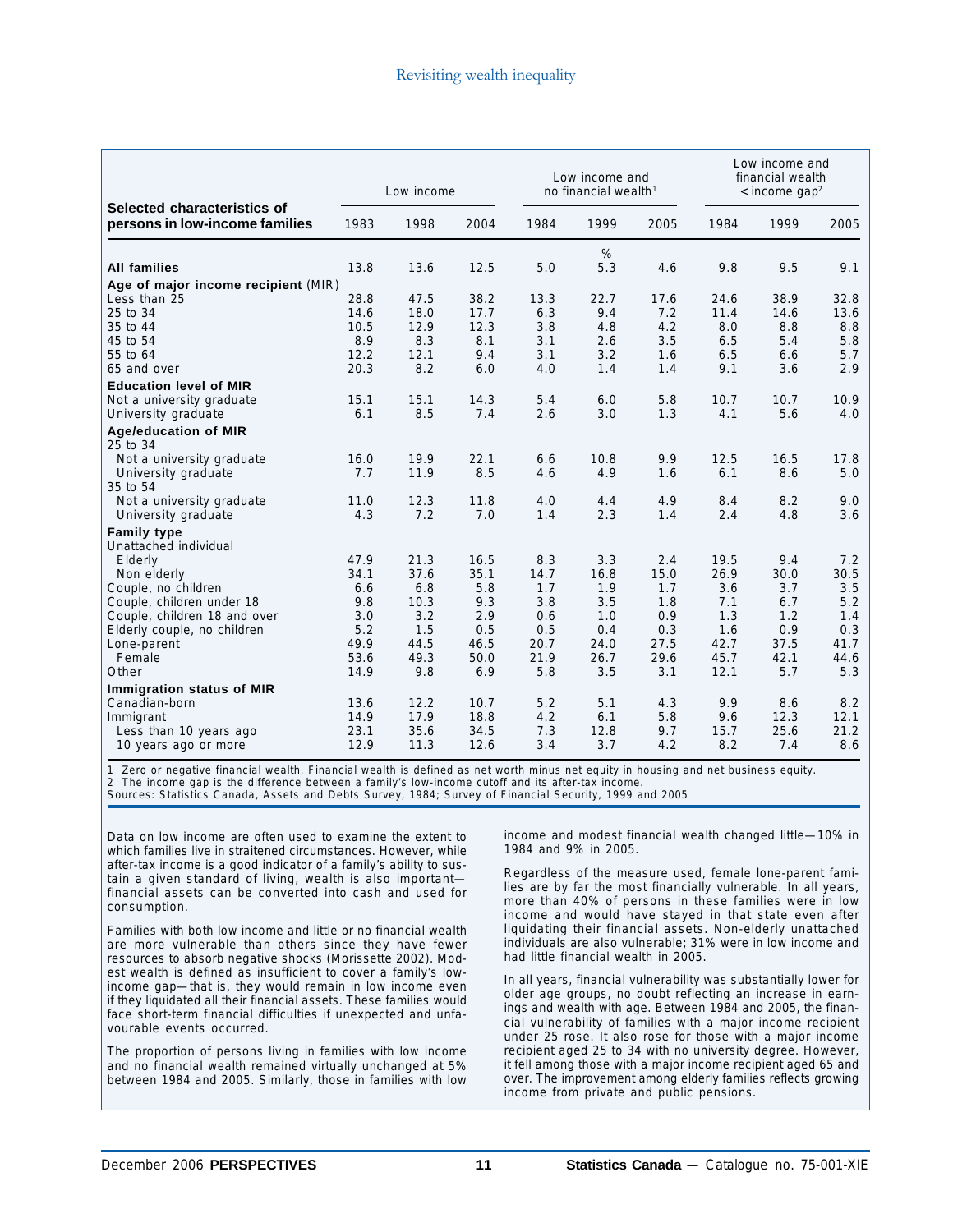#### **Table 6 Average wealth components**

|                                                                                                                                                                                                                                                       | 1984                                                                                               | 1999                                                                                                  | 2005                                                                                                | 1984-<br>2005                                                                                          |
|-------------------------------------------------------------------------------------------------------------------------------------------------------------------------------------------------------------------------------------------------------|----------------------------------------------------------------------------------------------------|-------------------------------------------------------------------------------------------------------|-----------------------------------------------------------------------------------------------------|--------------------------------------------------------------------------------------------------------|
| <b>Bottom fifth</b>                                                                                                                                                                                                                                   |                                                                                                    | 2005\$                                                                                                |                                                                                                     | Change                                                                                                 |
| <b>Assets</b><br>Non-RRSP deposits<br>Non-RRSP investments<br>RRSPs/LIRAs<br>Other financial<br>Principal residence<br>Other real estate<br>Vehicles<br><b>Business equity</b><br><b>Debts</b>                                                        | 750<br>130<br>90<br>120<br>1,850<br>340<br>1,970<br>580                                            | 630<br>140<br>730<br>150<br>4,650<br>800<br>2,010<br>$-370$                                           | 640<br>160<br>810<br>10<br>6,380<br>740<br>2,550<br>770                                             | $-110$<br>30<br>720<br>$-110$<br>4,520<br>400<br>580<br>190                                            |
| Mortgage on principal residence<br>Other debt                                                                                                                                                                                                         | 1,460<br>7,270                                                                                     | 4,220<br>10,440                                                                                       | 5,700<br>14,110                                                                                     | 4,240<br>6,850                                                                                         |
| Net worth                                                                                                                                                                                                                                             | $-2,890$                                                                                           | $-5,920$                                                                                              | $-7,760$                                                                                            | $-4,860$                                                                                               |
| Middle fifth                                                                                                                                                                                                                                          |                                                                                                    |                                                                                                       |                                                                                                     |                                                                                                        |
| Assets<br>Non-RRSP deposits<br>Non-RRSP investments<br>RRSPs/LIRAs<br>Other financial<br>Principal residence<br>Other real estate<br>Vehicles<br><b>Business equity</b><br><b>Debts</b><br>Mortgage on principal residence<br>Other debt<br>Net worth | 9,940<br>2,680<br>2,510<br>1,210<br>67,040<br>8,330<br>9,160<br>2,700<br>26,870<br>8,680<br>68,020 | 7,690<br>2,550<br>13,020<br>1,440<br>92,630<br>7,490<br>10,960<br>1,970<br>49,190<br>12,460<br>76,100 | 8,780<br>2,510<br>12,070<br>20<br>115,220<br>8,660<br>12,210<br>2,380<br>57,380<br>17,420<br>87,050 | -1,160<br>$-170$<br>9,560<br>$-1,190$<br>48,180<br>330<br>3,040<br>$-330$<br>30,500<br>8,740<br>19,030 |
| <b>Top fifth</b>                                                                                                                                                                                                                                      |                                                                                                    |                                                                                                       |                                                                                                     |                                                                                                        |
| <b>Assets</b><br>Non-RRSP deposits<br>Non-RRSP investments<br>RRSPs/LIRAs<br>Other financial<br>Principal residence<br>Other real estate<br>Vehicles<br><b>Business equity</b><br><b>Debts</b><br>Mortgage on principal residence<br>Other debt       | 50,800<br>34,610<br>22,980<br>17,170<br>175,450<br>60,740<br>18,390<br>171,720<br>15,760<br>21,470 | 48,370<br>98,160<br>115,030<br>19,230<br>249,430<br>83,520<br>24,480<br>157,800<br>28,570<br>26,430   | 59,090<br>96,790<br>126,980<br>1,840<br>353,920<br>153,160<br>26,930<br>207,020<br>39,550<br>41,600 | 8,290<br>62,180<br>104,000<br>$-15,340$<br>178,460<br>92,420<br>8,540<br>35,300<br>23,790<br>20,140    |
| Net worth                                                                                                                                                                                                                                             | 514,650                                                                                            | 741,010                                                                                               | 944,590                                                                                             | 429,940                                                                                                |

Sources: Statistics Canada, Assets and Debts Survey, 1984; Survey of Financial Security, 1999 and 2005

From an accounting view, two factors were mainly responsible for the widening gap between families in the bottom and top fifths of the wealth distribution: home equity and holdings in RRSPs and locked-in retirement accounts (LIRAs). The net value of the principal residence stagnated among families in the bottom fifth, but rose about \$155,000 among those in the top fifth.<sup>16</sup> Similarly, RRSP and LIRA holdings changed very little in the former group while increasing roughly \$100,000 in the latter. Roughly 60% of the \$435,000 increase in dispersion between the two groups over the 1984-to-2005 period is explained by the increase in home equity and RRSPs or LIRAs among the top fifth of the distribution.<sup>17</sup> Adding growth in the value of stocks, bonds and mutual funds (roughly \$62,000 for the top group) accounts for 73% of the increase. If growth in the value of real estate other than the principal residence (\$92,000) is also added, almost the entire increase (94%) is accounted for. $18$ 

Several other points are worth noting. After almost tripling between 1984 and 1999, the stock, bond and mutual fund holdings of families in the top fifth stagnated between 1999 and 2005, likely a reflection of the downturn in the stock market after 2001. However, at the same time, these families substantially increased the value of real estate assets other than their principal residence. In addition, the strong growth in RRSPs among this group is consistent with the sharp increase in RRSP contributions made by high-income families over the 1986-to-2003 period (Morissette and Ostrovsky 2006).

### **The role of inheritances**

Part of the wealth gap may be due to inheritances, and questions asked in the 2005 Survey of Financial Security shed light on this issue. According to the survey, some 10% of families in the bottom fifth of the wealth distribution had received inheritances, compared with 36% in the top fifth. On average, the market value of inheritances for recipients in the former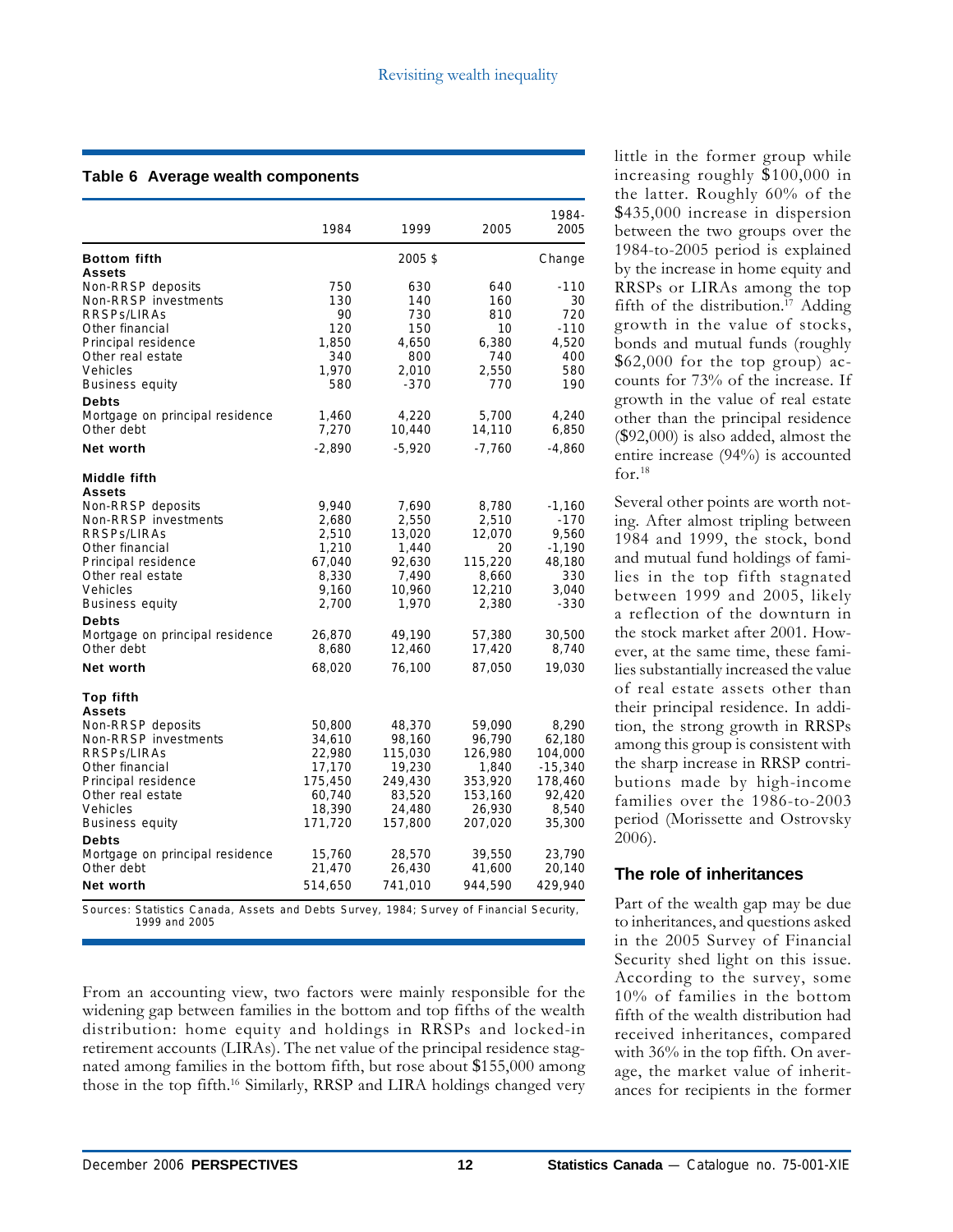#### **Table 7 Wealth gap between the bottom 20% and the top 20%, 2005**

|                                                              | Average<br>wealth gap                    | Fraction of<br>gap explained |
|--------------------------------------------------------------|------------------------------------------|------------------------------|
|                                                              | \$                                       | ℅                            |
| No controls                                                  | 958,400                                  |                              |
| A. Controlling for inheritances                              |                                          |                              |
| 1 - Received in the past 10 years                            | 929,700                                  | 3.0                          |
| 2 - Received in the past                                     | 916,900                                  | 4.3                          |
| $3 - Value$ , annual growth = 1%                             | 913,700                                  | 4.7                          |
| 4 - Value, annual growth $=$ 3%                              | 916,000                                  | 4.4                          |
| 5 - Value, annual growth $= 5\%$                             | 926,600                                  | 3.3                          |
| <b>B.</b> Controlling for                                    |                                          |                              |
| after-tax income                                             | 839,800                                  | 12.4                         |
| C. Multiple controls <sup>1</sup>                            | 896,100                                  | 6.5                          |
| $C + A1$                                                     | 867,700                                  | 9.5                          |
| $C + A2$                                                     | 857,700                                  | 10.5                         |
| $C + A3$                                                     | 855,200                                  | 10.8                         |
| $C + A4$                                                     | 857,200                                  | 10.6                         |
| $C + A5$                                                     | 866,200                                  | 9.6                          |
| $C + A1 + B$<br>$C + A2 + B$<br>$C + A3 + B$<br>$C + A4 + B$ | 772,900<br>762,600<br>760,300<br>762,100 | 19.4<br>20.4<br>20.7<br>20.5 |
| $C + A5 + B$                                                 | 771,000                                  | 19.6                         |

Note: Based on 5,190 observations; families for whom the value of inheritances is unknown are excluded.

1 Including provincial indicators, a quadratic term for the age of the major income recipient, four indicators for the education level of the major income recipient, six indicators of family type and an indicator of work limitation. The dependent variable is the net worth of families.

Source: Statistics Canada, Survey of Financial Security

group was one-tenth (\$13,200) that of the latter group (\$136,600). Together, these two findings suggest that inheritances may explain part of the wealth gap.

Five measures of inheritance were considered (Table 7). Two refer to the market value of inheritances received anytime in the past or in the past 10 years. The other three measures assume that financial or real assets received in the past have not been consumed by households and have appreciated since the year of receipt at annual rates of 1%, 3% or 5% (after inflation). $19$ 

Whichever measure is considered, controlling for the value of inheritances received reduces the average wealth gap between the bottom and top fifths by between 3% and 5%. In contrast, after-tax income has a much bigger impact, explaining 12% of the gap.

Since conclusions about the influence of specific explanatory variables depend on the order in which these variables are entered, alternative specifications are considered. Rather than simply controlling for inheritances alone, they can be added to a specification that already includes a large set of controls: family type, province of residence, age and education of the major income recipient, and an indicator of work limitation. When this is done, the fraction of the wealth gap explained increases from about 7% to over 10%. Once again, this suggests that inheritances, however measured, account for a very small portion (around 3% to 4%) of the wealth gap between the bottom and top fifths.

Furthermore, adding after-tax income to inheritances and the large set of controls defined above increases the portion of the wealth gap than can be explained from around 10% to about 20%. This confirms that family income after tax does a better job than inheritances in explaining the wealth gap.

#### **Broader concepts of wealth, 1999 to 2005**

Because the Assets and Debts Survey contained no information about employer-sponsored retirement plans, the wealth concept used so far has not taken into account the value of work-related pension plans. Including pensions in a broader concept of net worth suggests that median wealth grew between 19% and  $23%$  over the 1999-to-2005 period.<sup>20</sup> In contrast, average wealth, broadly defined, increased by between 27% and 30%, depending on the samples considered.

As with the narrower wealth concept, almost no evidence is found that wealth inequality based on a concept that includes the value of registered pension plans fell between 1999 and 2005. In general, the share of total wealth held by the top tenth of the distribution rose slightly, if anything, between 1999 and 2005 (Table 8).<sup>21</sup> Furthermore, in all three samples, neither the Gini coefficient nor the coefficient of variation decreased over that period. Only the exponential measure showed a very small decrease  $(1\%$  to  $2\%)$  when families in the top 5% of the wealth distribution were excluded.<sup>22</sup>

#### **Summary**

Median wealth more than doubled between 1970 and 2005, having grown by about 20% to 25% since 1984. Thus, many Canadian families today are richer than their counterparts 20 or 35 years ago.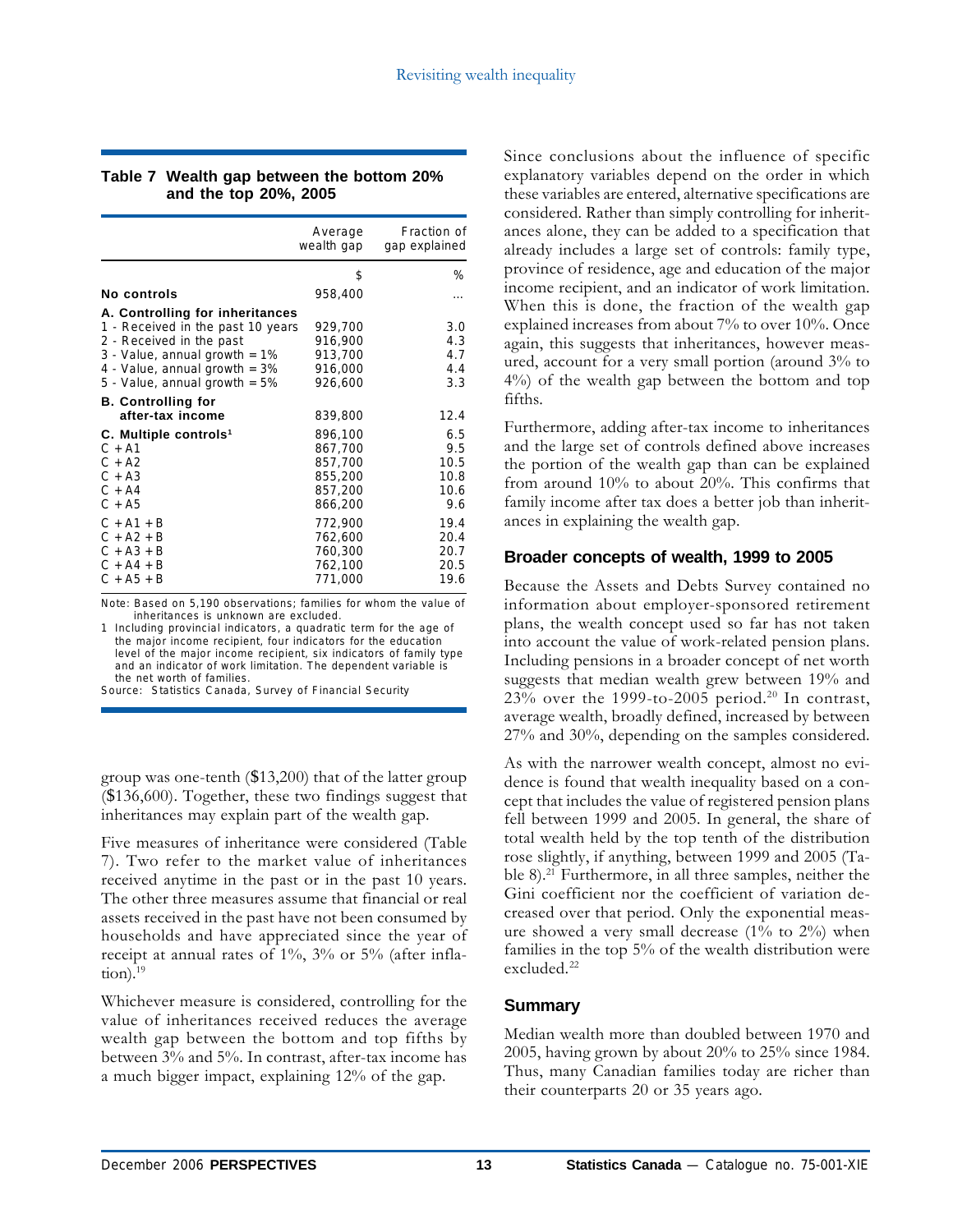#### **Table 8 Shares of total wealth**

|                                    | All families |                               |        | Top 1% excluded | Top 5% excluded |        |  |
|------------------------------------|--------------|-------------------------------|--------|-----------------|-----------------|--------|--|
|                                    | 1999         | 2005                          | 1999   | 2005            | 1999            | 2005   |  |
| <b>Using RPP termination value</b> |              |                               |        | %               |                 |        |  |
| Bottom 10%                         | $-0.3$       | $-0.3$                        | $-0.3$ | $-0.3$          | $-0.4$          | $-0.4$ |  |
| Second                             | 0.2          | 0.1                           | 0.2    | 0.2             | 0.2             | 0.2    |  |
| Third                              | 0.7          | 0.6                           | 0.8    | 0.7             | 0.9             | 0.8    |  |
| Fourth                             | 1.9          | 1.7                           | 2.2    | 1.9             | 2.4             | 2.1    |  |
| Fifth                              | 3.4          | 3.2                           | 3.8    | 3.7             | 4.3             | 4.1    |  |
| Sixth                              | 5.5          | 5.2                           | 6.2    | 6.0             | 6.9             | 6.7    |  |
| Seventh                            | 8.1          | 8.1                           | 9.2    | 9.3             | 10.2            | 10.2   |  |
| Eighth                             | 12.0         | 12.2                          | 13.7   | 13.9            | 14.8            | 15.3   |  |
| Ninth                              | 18.9         | 18.3                          | 21.3   | 20.9            | 22.3            | 22.2   |  |
| Top 10%                            | 49.6         | 50.9                          | 42.9   | 43.9            | 38.5            | 38.9   |  |
|                                    |              | Using RPP going concern value |        |                 |                 |        |  |
| Bottom 10%                         | $-0.3$       | $-0.3$                        | $-0.3$ | $-0.3$          | $-0.4$          | $-0.4$ |  |
| Second                             | 0.2          | 0.1                           | 0.2    | 0.2             | 0.2             | 0.2    |  |
| Third                              | 0.8          | 0.6                           | 0.9    | 0.7             | 0.9             | 0.8    |  |
| Fourth                             | 1.9          | 1.7                           | 2.2    | 1.9             | 2.4             | 2.1    |  |
| Fifth                              | 3.5          | 3.2                           | 4.0    | 3.7             | 4.4             | 4.1    |  |
| Sixth                              | 5.6          | 5.3                           | 6.4    | 6.1             | 7.1             | 6.8    |  |
| Seventh                            | 8.3          | 8.1                           | 9.4    | 9.3             | 10.3            | 10.3   |  |
| Eighth                             | 12.2         | 12.2                          | 13.8   | 14.0            | 14.8            | 15.3   |  |
| Ninth                              | 19.1         | 18.4                          | 21.4   | 20.8            | 22.3            | 22.2   |  |
| Top 10%                            | 48.7         | 50.6                          | 42.1   | 43.6            | 40.0            | 38.6   |  |

Note: Including the value of registered pension plans (RPPs).

Source: Statistics Canada, Survey of Financial Security, 1999 and 2005

Nevertheless, major changes in the wealth structure have taken place over the last two decades. While the median wealth of young families fell by half between 1984 and 2005, it rose by almost 40% for those in which the major income recipient was a university graduate aged 35 to 54. Median wealth of elderly unattached individuals doubled but remained negligible among lone-parent families.

During this period, the distribution of wealth, excluding the value of employer-sponsored pension plans, has become more unequal—and would have become even more unequal in the absence of population aging. The gap between families in the bottom and top 20% of the wealth distribution rose mainly

because the top 20% experienced a substantial increase in home equity and also allocated more of their financial assets to RRSP and LIRA holdings.

As measured by the Gini coefficient, wealth inequality fell sharply between 1970 and 1977, remained fairly constant between 1977 and 1984, but rose substantially in subsequent years. As a result, it was no lower in 2005 than in 1970. In virtually all population subgroups, average wealth rose more than median wealth, suggesting that the increase in wealth inequality was widespread. The growing wealth dispersion since the mid-1980s suggests that Canadian families are becoming increasingly unequal in their capacity to mitigate negative

income shocks in bad times or to initiate forward-looking strategies in good times.



#### **Notes**

1 Includes penal institutions, mental hospitals, sanatoriums, orphanages and seniors' residences.

2 When all families are considered, real average wealth rose 70% during this period. When the top 1% (5%) of families are excluded, it increased by 59% (51%). For median wealth, the corresponding estimates are 26%, 25% and 21%.

3 To analyze trends in wealth inequality, the Gini coefficient and two other measures were used: the coefficient of variation and the exponential measure. The Gini coefficient is sensitive to changes in the middle of the wealth distribution, while the coefficient of variation is sensitive to changes at the top, and the exponential measure to changes at the bottom.

4 While the increase in the share of wealth held by the top 10% over the 1999-to-2005 period is not statistically significant at the 5% level (two-tailed test), the increase over the 1984-to-2005 period is significant at the 1% level. The corresponding increases observed over the 1984-to-2005 period for the other two samples are also significant at the 1% level.

5 When the top 1% or 5% of families are excluded, only the top 20% of the remainder saw their share of total wealth increase during that period.

6 When all families are considered, median wealth of the wealthiest 20% of families amounted to about \$551,000 in 2005, compared with \$465,000 in 1999 and \$336,000 in 1984. In contrast, median wealth in the bottom 20% of the distribution has stagnated over the past two decades; it was essentially zero in 1984 and negative (about -\$1,000) in both 1999 and 2005.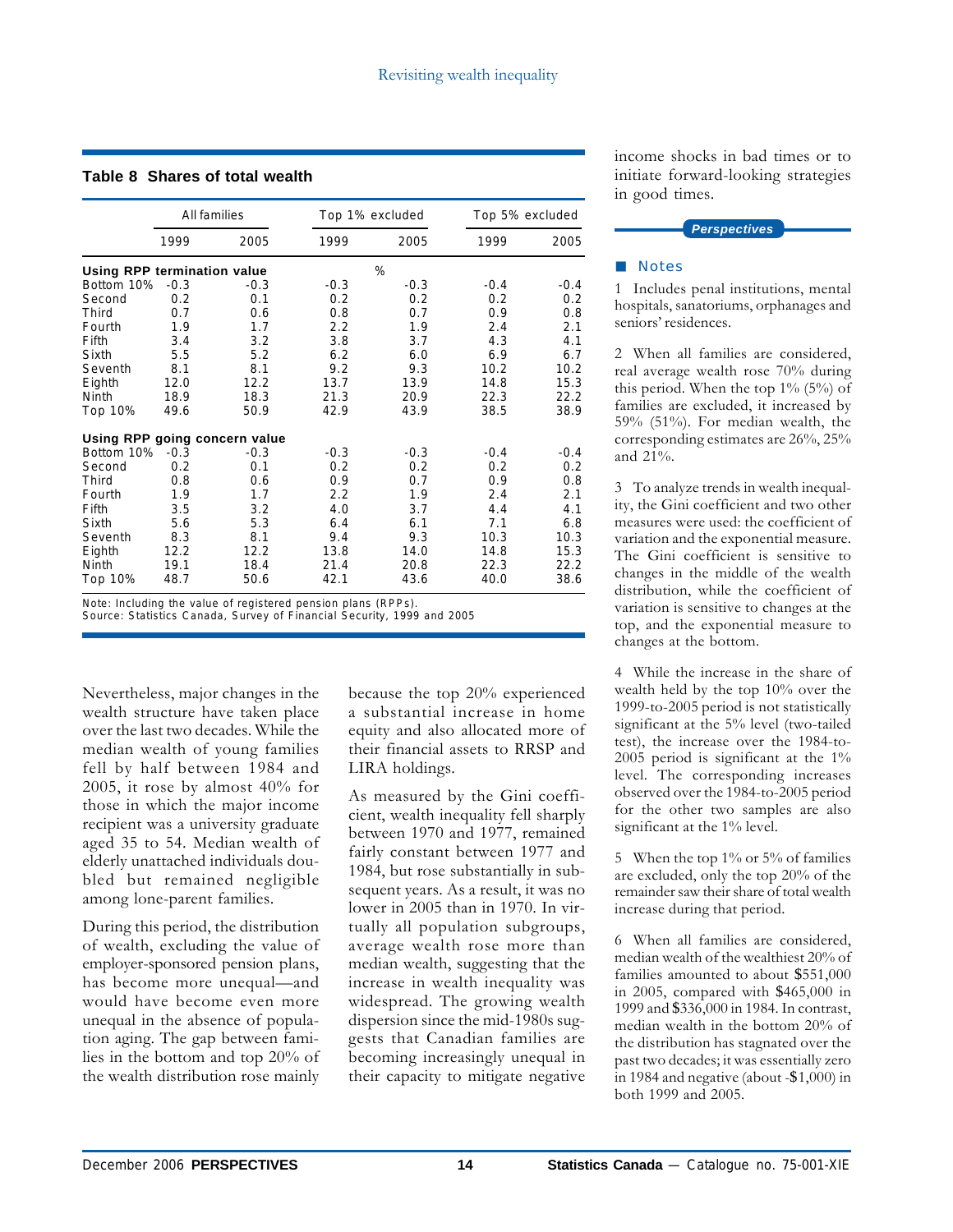7 Financial wealth is defined as net worth minus net equity in housing and own business.

8 Whether all families are considered or the top 1% are excluded, the increase in the Gini coefficient between 1999 and 2005 is statistically significant at the 10% level. When the top 1% of families are excluded, the increase in the Gini coefficient is significant at the 1% level. In all three samples, the increase in the Gini coefficient between 1984 and 2005 is statistically significant at the 1% level.

9 As is well known, rigorous statements about whether wealth inequality rose from 1999 to 2005 require verifying that the 2005 Lorenz curve lies below the 1999 curve at all percentiles of the wealth distribution. For all three samples, this condition is satisfied when the bottom 0.5% of families are excluded. With this exclusion, wealth inequality unambiguously rose from 1999 to 2005 (and from 1984 to 2005). The growth in wealth inequality over the 1999-to-2005 period followed an increase in inequality in after-tax family income that took place during the 1990s (Frenette, Green and Picot 2006), suggesting that growing income dispersion contributed to the increase in wealth concentration.

10 The Gini coefficients, the estimates of median wealth, and the estimates of the share of wealth held by the top 10% of families for the 1970-to-1984 period (Charts C and D) are drawn from Oja (1987, 28).

11 Population aging leads to a decline in the relative importance of young families, who have lower-than-average wealth, and an increase in the relative importance of older families, who tend to have higher-than-average wealth. Re-weighting the 2005 data using six age groups (under 25, 25 to 34, 35 to 44, 45 to 54, 55 to 64, and 65 and over) produces a Gini coefficient of 0.767. The actual Gini coefficient in 2005 was 0.746, suggesting that population aging tended to reduce wealth inequality between 1984 and 2005. Whether one uses the Gini coefficient, the exponential measure, or the coefficient of variation, this conclusion generally holds in all three samples. The only exception is observed with the coefficient of variation when all families are considered. Here the numbers suggest that population aging accounted for a very small portion (4%) of the increase over the 1984-to-2005 period.

12 The drop occurred mainly because cumulative earnings of young men—the sum they receive over several years—fell substantially between the 1970s and the 1990s. Over the 1994-to-2004 period, their cumulative earnings averaged roughly \$267,000, much less than the \$330,000 for the 1973 to-1983 period. In contrast, cumulative earnings of young women rose more than \$10,000, from about \$166,000 to \$177,000. The cumulative earnings of young men and women taken together fell from \$248,000 to \$222,000. Student loan debt played only a minor role. One reason is

that student debt is carried mainly by postsecondary graduates, who represent only a fraction of young individuals. In fact, the average owed on student loans rose by a modest \$3,300 between 1984 and 2005.

13 In 2005, 15.4% of these couples had zero (or negative) net worth, compared with only 9.5% in 1984.

14 For a detailed analysis of the wealth of immigrant families in 1999, see Zhang (2003).

15 Average wealth rose by roughly \$176,000 among families between the 75th and 95th percentiles.

16 In both 1999 and 2005, the vast majority of families in the top fifth (at least 95%) owned a house. Among homeowners, the median value of the principal residence rose a solid \$75,000 between 1999 and 2005, reflecting a sharp increase in housing prices. In contrast, home equity changed very little among families in the bottom 20%. This is not surprising since very few of these families—at most 6%—owned a house during the 1999-to-2005 period.

17 When families in the top 5% of the wealth distribution are excluded, the average wealth gap between the bottom 20% and those between the 75th and 95th percentiles rises by about \$180,000. Home equity, and RRSPs and LIRAs grow by roughly \$111,000 and \$63,000 respectively among the latter group. Thus, growth differences in these two assets explain about 97% of the widening gap.

18 Ideally, one would like to consider the increase in net wealth on real estate other than the principal residence. This requires data on mortgages held on secondary residences, which are not available in the 1984 Assets and Debts Survey.

19 The 92 families reporting inheritances but not their market value were excluded. The average wealth gap in this sub-sample amounts to \$958,400, very close to the \$952,350 shown in Table 6.

20 Defined-benefit pension plans are valued in two ways, one that generates a termination value and the other a goingconcern value. Both methods assume that, for current plan members, plan membership is considered only up to the time of the survey.

21 The only exception is found when using the goingconcern value of defined-benefit pension plans and excluding the top 5% of families.

22 In all three samples, median wealth of the top 20% rose at least 26%; for the bottom 20%, it fell 13% or more (using the termination value of defined-benefit pensions).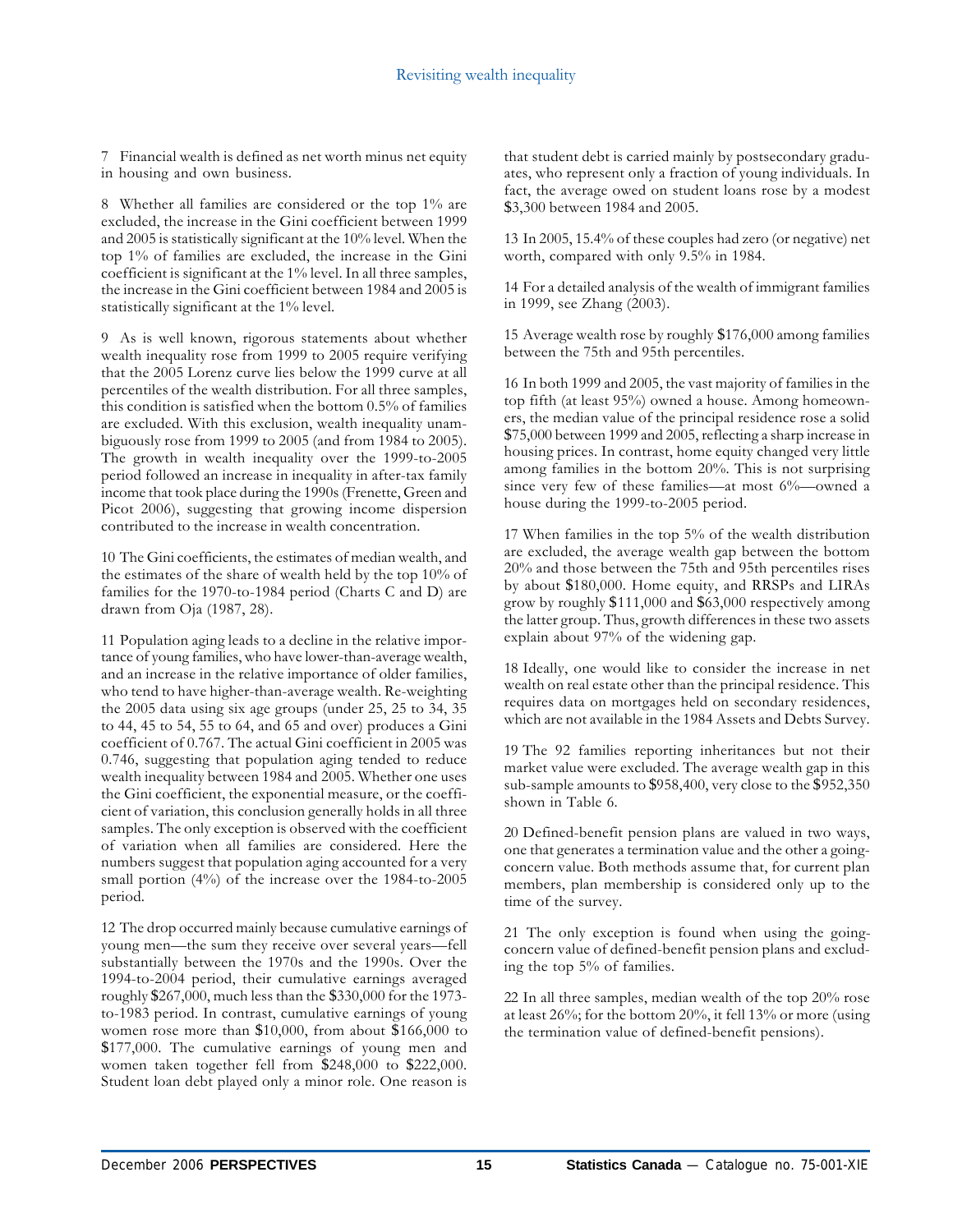#### **References**

Davies, J.B. 1979. "On the size distribution of wealth in Canada." *Review of Income and Wealth*. Vol. 25, no. 3. p. 237–259.

---. 1993. "The distribution of wealth in Canada." In *Research on Economic Inequality*. Vol. 4. Edward N. Wolff (ed.). Greenwich, Conn. JAI Press. p. 159–180.

Frenette, Marc, David A. Green and Garnet Picot. 2006. "Rising income inequality in the 1990s: An exploration of three data sources." Chapter 3. In *Dimensions of Inequality in Canada*. David A. Green and Jonathan R. Kesselman (eds.). Vancouver. UBC Press.

Morissette, René. 2002. "Families on the financial edge." *Perspectives on Labour and Income*. Vol. 3, no. 7. July. Statistics Canada Catalogue no. 75-001-XIE.

http://www.statcan.ca/english/freepub/75-001-XIE/ 0070275-001-XIE.html (accessed November 28, 2006).

Morissette, René and Yuri Ostrovsky. 2006. *Pension Coverage and Retirement Savings of Canadian Families, 1986 to 2003*. Statistics Canada Catalogue no. 11F0019MIE. Ottawa. Analytical Studies Branch Research Paper Series, no. 286. 48 p.

http://www.statcan.ca/english/research/11F0019MIE/ 11F0019MIE2006286.pdf (accessed November 28, 2006).

Morissette, René, Xuelin Zhang and Marie Drolet. 2002. "Wealth inequality." *Perspectives on Labour and Income*. Vol. 3, no. 2. February. Statistics Canada Catalogue no. 75-001-XIE.

http://www.statcan.ca/english/freepub/75-001-XIE/ 0020275-001-XIE.html (accessed November 28, 2006).

---. 2006. "The evolution of wealth inequality in Canada, 1984–1999." Chapter 5. In *International Perspectives on Household Wealth*. Edward N. Wolff (ed.) Cheltenham, U.K. Edward Elgar Publishing.

Oja, G. 1987. *Changes in the Distribution of Wealth in Canada 1970–1984*. Statistics Canada Catalogue no. 13- 588. Ottawa. Income Analytic Report, no. 1. 39 p.

Zhang, Xuelin. 2003. *The Wealth Position of Immigrant Families in Canada*. Statistics Canada Catalogue no. 11F0019MIE. Ottawa. Analytical Studies Branch Research Paper Series, no. 197. 44 p.

http://www.statcan.ca/english/research/11F0019MIE/ 11F0019MIE2003197.pdf (accessed November 28, 2006).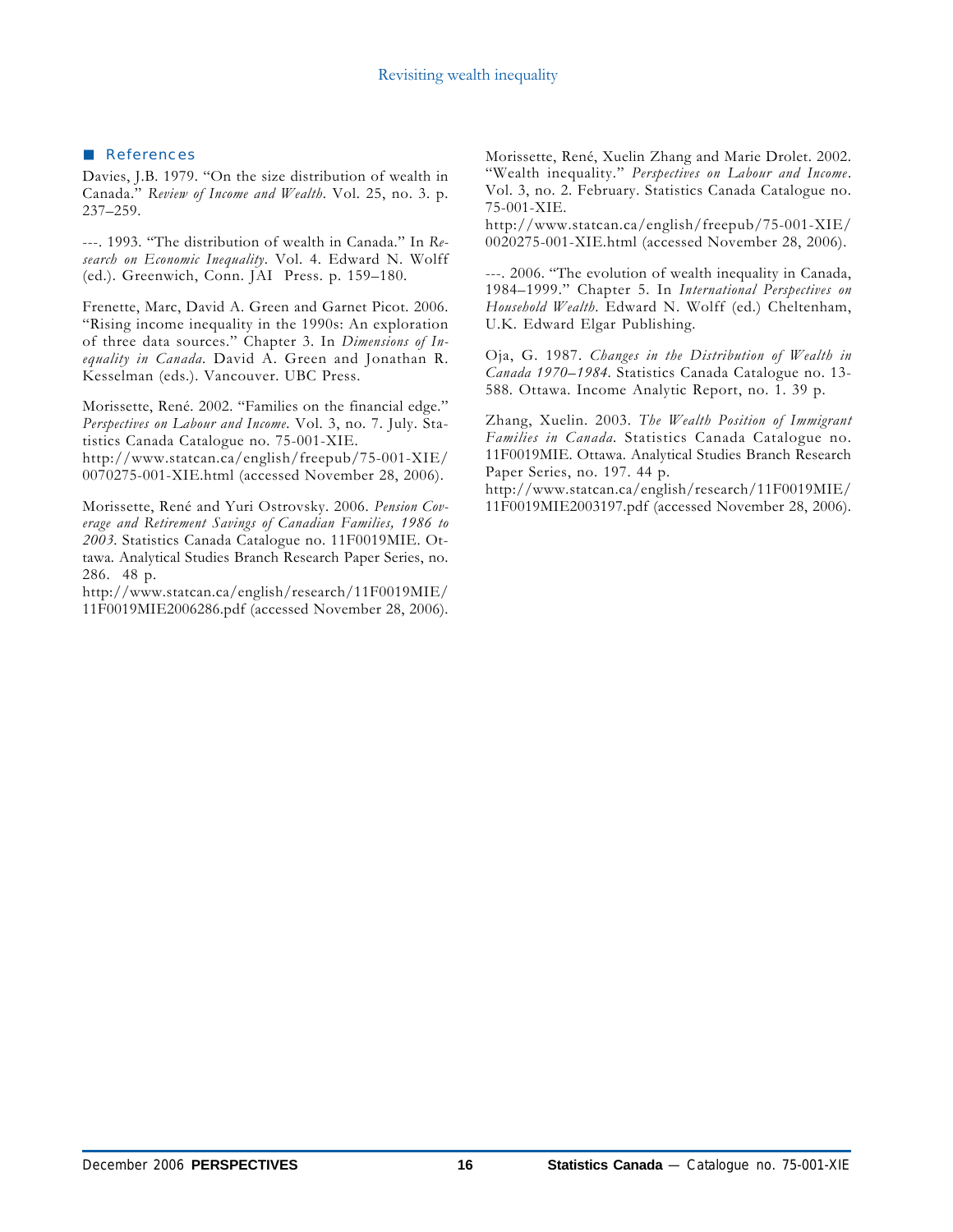# **Work hours instability**

*Andrew Heisz and Sébastien LaRochelle-Côté*

he labour market is perpetually in flux, with jobs constantly being created and destroyed in all industries. At the same time, workers are quitting, being laid off, moonlighting, and shifting between full-time work, part-time work, and no work. Nevertheless, many workers still manage to obtain secure, stable employment. These people are able to plan for the future. They can buy a house with some certainty of having enough earnings to meet the mortgage payments. They can feel confident enough to marry or start a family. They can rest soundly, knowing they are not likely to face a significant shortage of work in the near future. But what about those in less secure circumstances? How many workers are unable to secure stable employment? What are their work patterns? And what could be the consequences?

Static measures of the labour market such as the unemployment rate, the part-time employment rate or average job tenure hide as much as they reveal. For instance, knowing that 14% of workers worked 50 hours or more during a typical week in 2005 sheds no light on how many of those workers were overworked month after month. This paper examines the annual work hours of employees over a five-year period. This provides a parsimonious measure, combining job destruction, job change, change in weekly work hours, and multiple job holding into one indicator of overall worker well-being.

#### **Annual work hours instability**

The Survey of Labour and Income Dynamics (see *Data source and definitions*) provides annual work hours over successive years, thereby allowing an assessment of work hours instability. Examining work hours from

a cross-sectional perspective first illustrates the advantage of looking at hours over several years (Table). More than half of employees worked a standard number of hours (1,750 to 2,199) in a year—52.5% in 1997 and 57.2% in 2001. Short hours were the second most common (28.1% and 24.7%) while long hours were relatively rare (12.4% and 12.2%). (Non-workers were not employed in the respective reference years, but were employed at some other time over the 1997-to-2001 period.)

Overall, the distribution of annual work hours looks remarkably stable. With no other information, it might be tempting to conclude that the same people worked long or short hours in both reference years. However,

#### **Table Employees by annual work hours**

|                 | 1997 | 2001 | Change |
|-----------------|------|------|--------|
|                 |      | %    |        |
| All individuals |      |      |        |
| Non-workers     | 7.0  | 5.9  | $-1.1$ |
| 1 to 1,199      | 16.7 | 12.8 | $-3.9$ |
| 1,200 to 1,749  | 11.4 | 11.9 | 0.5    |
| 1,750 to 2,199  | 52.5 | 57.2 | 4.7    |
| 2,200 to 2,399  | 4.8  | 4.2  | $-0.6$ |
| 2,400 or more   | 7.6  | 8.0  | 0.4    |
| Men             |      |      |        |
| Non-workers     | 4.6  | 3.6  | $-1.0$ |
| 1 to 1,199      | 9.8  | 6.5  | $-3.3$ |
| 1,200 to 1,749  | 7.2  | 6.3  | $-0.9$ |
| 1,750 to 2,199  | 60.8 | 66.0 | 5.2    |
| 2,200 to 2,399  | 6.3  | 6.1  | $-0.2$ |
| 2,400 or more   | 11.3 | 11.4 | 0.1    |
| Women           |      |      |        |
| Non-workers     | 9.5  | 8.2  | $-1.3$ |
| 1 to 1,199      | 23.7 | 19.2 | $-4.5$ |
| 1,200 to 1,749  | 15.7 | 17.6 | 1.9    |
| 1,750 to 2,199  | 44.0 | 48.1 | 4.1    |
| 2,200 to 2,399  | 3.2  | 2.3  | $-0.9$ |
| 2,400 or more   | 3.8  | 4.5  | 0.7    |

Source: Statistics Canada, Survey of Labour and Income Dynamics

*The authors are with the Business and Labour Market Analysis Division. Andrew Heisz can be reached at 613-951- 3748, and Sébastien LaRochelle-Côté at 613-951-0803 or both at perspectives@statcan.ca.*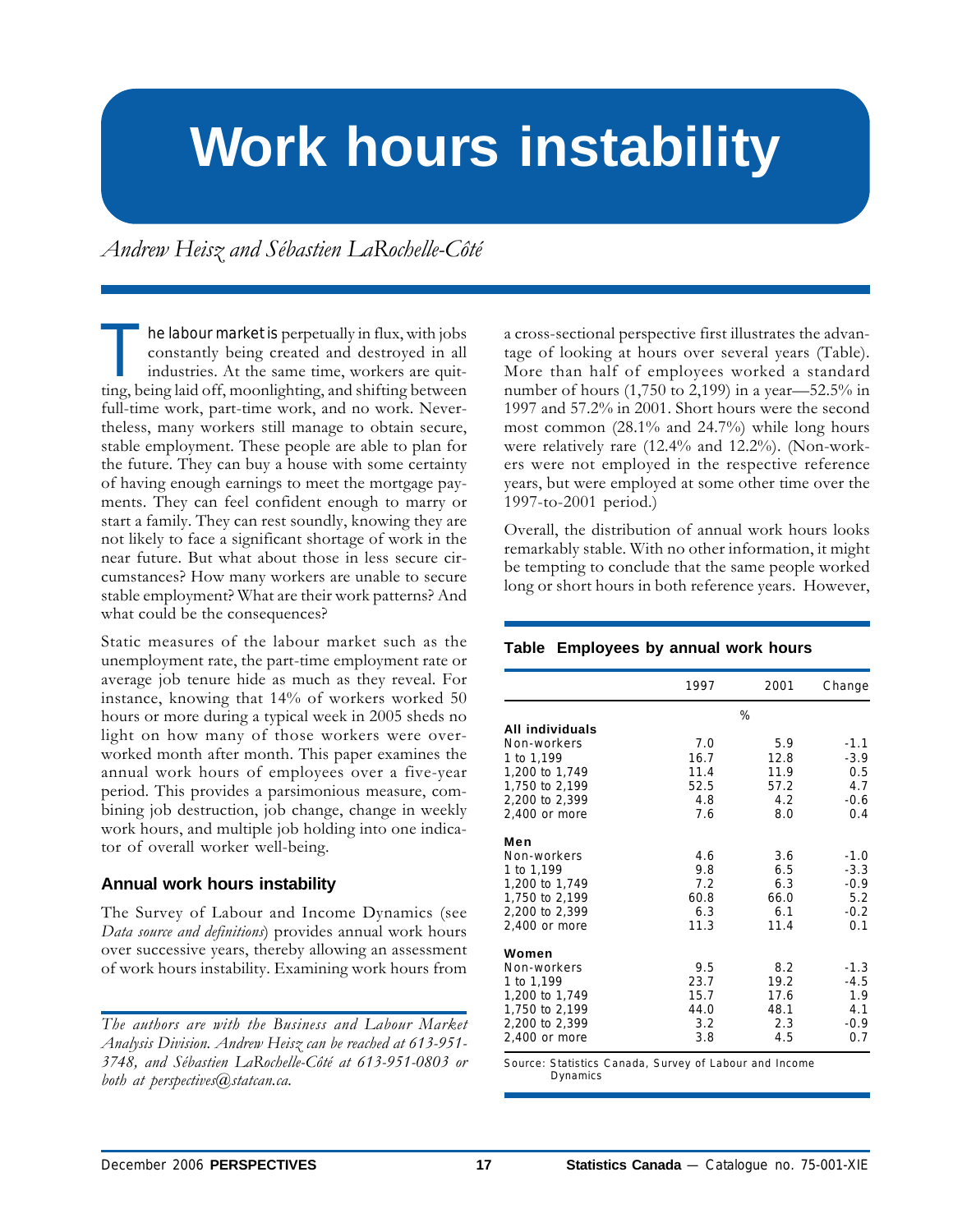the longitudinal data show that stability in work hours over the years is not the norm. In at least one year between 1997 and 2001, more than half of all employees worked short hours, 4 in 5 worked standard hours, and 1 in 5 worked long hours (Chart A). However, the proportion that worked the same broad class of hours in each year was small compared with the cross-sectional results. In all, less than half worked in the same hours group in all five years, with onethird working standard hours, one-seventh working short hours, and less than 1% working long hours. Hence, many more workers experienced at least one year of short or long work hours than the crosssectional results would suggest. But at the same time, chronic long or short hours were also much less common.

Clearly, many employees had variable annual work hours. This instability can be summarized with the mean absolute deviation of work hours, which gives the average absolute difference between an individual's work hours in a typical year and an actual year (see *Data source and definitions*). A worker with the same annual hours across the five years would have a mean absolute deviation of zero. The typical mean absolute deviation was 200 hours, indicating that the average worker had a variation in annual work hours of about five full-time weeks. However, work-hours variability was strongly polarized, with 1 in 5 having virtually none and 1 in 4 having variability exceeding eight weeks per year.

#### **Chart A Less than half of workers were in the same annual work-hours category for all five years**



Source: Statistics Canada, Survey of Labour and Income Dynamics, 1997 to 2001

#### **Data source and definitions**

This study uses the 1996 to 2001 longitudinal panel of the **Survey of Labour and Income Dynamics** (SLID). In SLID, hours worked are collected by asking workers how many hours they 'usually' work for pay during the week, including time off for holidays, paid sick or maternity leave, and usual paid overtime, but excluding unusual paid overtime and all unpaid hours. The information about weekly hours worked is put together with other information about weeks worked to compute individual estimates of annual hours worked. Unpaid absences are subtracted from usual work hours.

The study uses a sample of approximately 8,100 individuals aged 25 to 54 in 1997 who worked at least once between 1997 and 2001. It excludes immigrants who arrived after 1996, emigrants who left before 2001, and individuals who were not physically in the country at any point over the period. Self-employed workers were also excluded.

**Standard hours**: full-year, full-time (1,750 to 2,199 hours)

**Short hours**: low part-time, part-year (1 to 1,199 hours); high part-time, part-year (1,200 to 1,749 hours)

**Long hours**: long hours (2,200 to 2,399 hours); very long hours (2,400 hours or more)

#### **Concepts and measurements**

Representing annual hours as *h*, the mean absolute deviation is given by:

$$
MAD_i = \left(\sum_{t=1}^5 |h_{it} - \overline{h_i}|\right) \div 5
$$

In this formula, h<sub>is</sub> represents the annual hours of individual *i* in year *t*, and  $h_i$  is the annual hours for that same person averaged across all five years. Hence *MAD* simply gives the average absolute difference between an individual's work hours in a typical year and an actual year.

One group stands out as having extreme variability. These workers put in short hours in at least one year and long hours in at least one other. This group, the 'high-low' workers, accounted for less than 8% of the sample. Interestingly, two-thirds of the group managed to average a standard work schedule over the five years, but at the cost of greater instability in annual hours.

#### **Variable work hours: a cause for concern?**

Are variable work hours a cause for concern? Such a pattern may reflect a choice by workers to trade work time for leisure, or the phenomenon may be concentrated among certain highly paid professions in which sabbaticals are the norm. While such a distinction is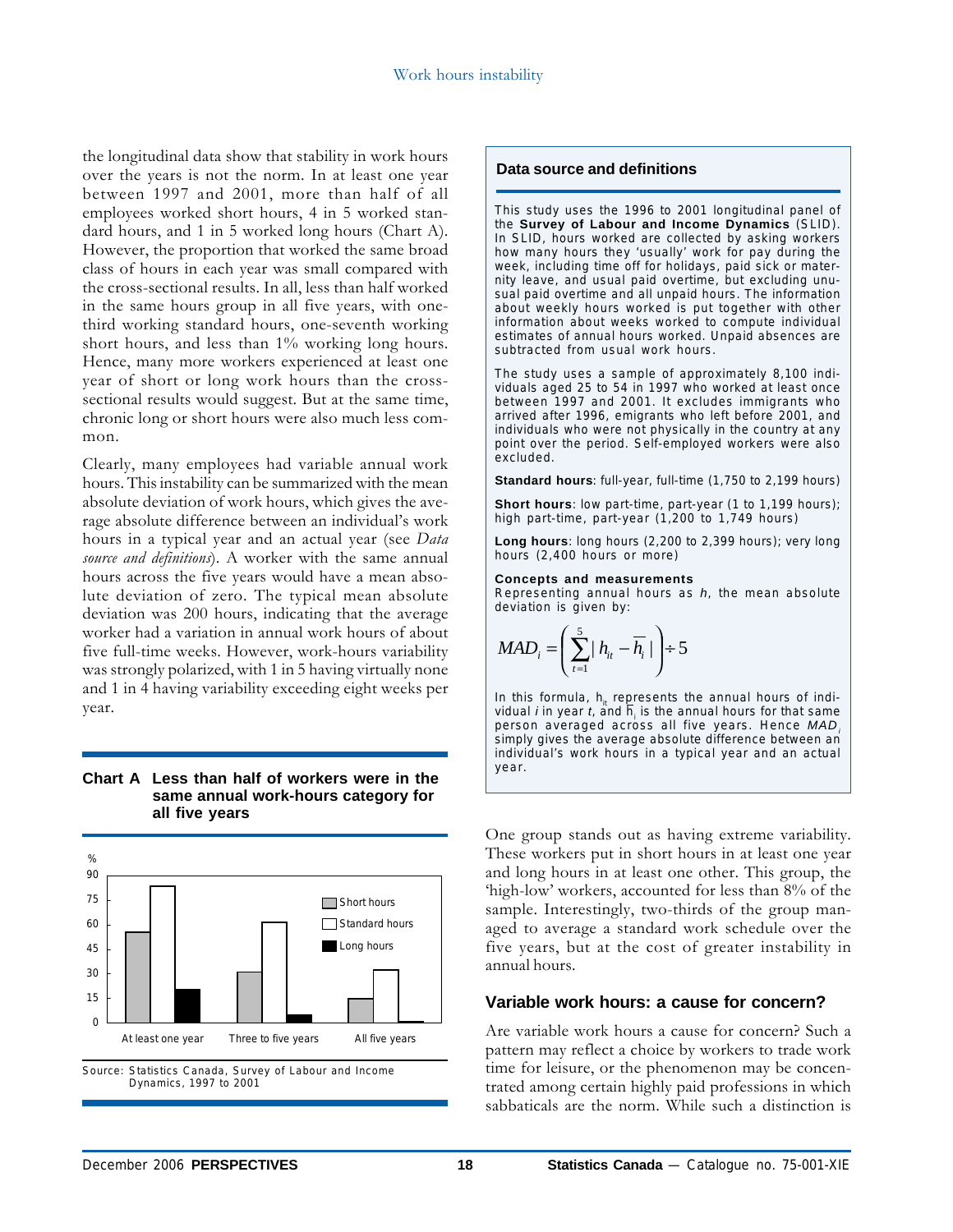difficult to make with any certainty, looking at job characteristics can shed some light on the issue. The job-quality literature often divides the labour market into 'good' and 'bad' jobs. Good jobs have stable fulltime hours, pension coverage and permanence, while bad jobs do not. But to what extent is having a bad job associated with highly variable work hours? If workers with high variability in work hours display characteristics associated with low job quality, it then becomes difficult to argue that such hours are their choice.

For example, lack of pension plan coverage, lack of union coverage, and working for a small firm are three characteristics commonly assumed to signal low job quality. In fact, employees in all three of these situations have more variable annual hours than others (Chart B). Those with no pension plan had a 62-hour greater deviation than those with pension coverage, those with no union coverage had a 48-hour greater deviation than unionized employees, and those in a small firm had a 67-hour greater deviation than those in a large firm.

Other characteristics of non-standard work were also associated with variable annual hours. For example, while the overall mean absolute deviation in annual work hours was 204, the deviation was 333 hours for multiple job holders and 272 hours for low-wage workers.



The desirability of having variable work hours may also be tested by looking to see if these workers have lower levels of well-being. That is, did employees with the highest deviation in hours (mean absolute deviation of 320 or more) have higher incidences of low income, low earnings, high stress or bad health than those with comparatively stable hours (mean absolute deviation of 60 hours or less)?

Work-hours instability was associated with having one or more spells of low income over the period; 22.5% of workers in the high deviation group experienced at least one year of low income compared with 5.8% of those in the stable hours group (Chart C). Variability was also associated with having low average annual earnings over the period; 39.2% of those in the high deviation group fell into the bottom quarter of annual earnings, compared with 15.3% in the stable group. Thus, employees with variable annual hours did not maintain a particularly high standard of living through averaging periods of over- and underwork.

The incidence of stress was also much higher in the high variability group. Some 47% of employees in this group reported feeling high stress compared with 34.5% of those with stable hours.

Finally, fully 23.6% of employees with highly varying work hours reported being in bad health at least once between 1997 and 2001 compared with 15.2% of those with stable work hours.



#### **Chart B Workers with low job quality had more variable annual hours**

#### **Chart C Workers with variable annual hours had lower well-being**



Source: Statistics Canada, Survey of Labour and Income Dynamics, 1997 to 2001